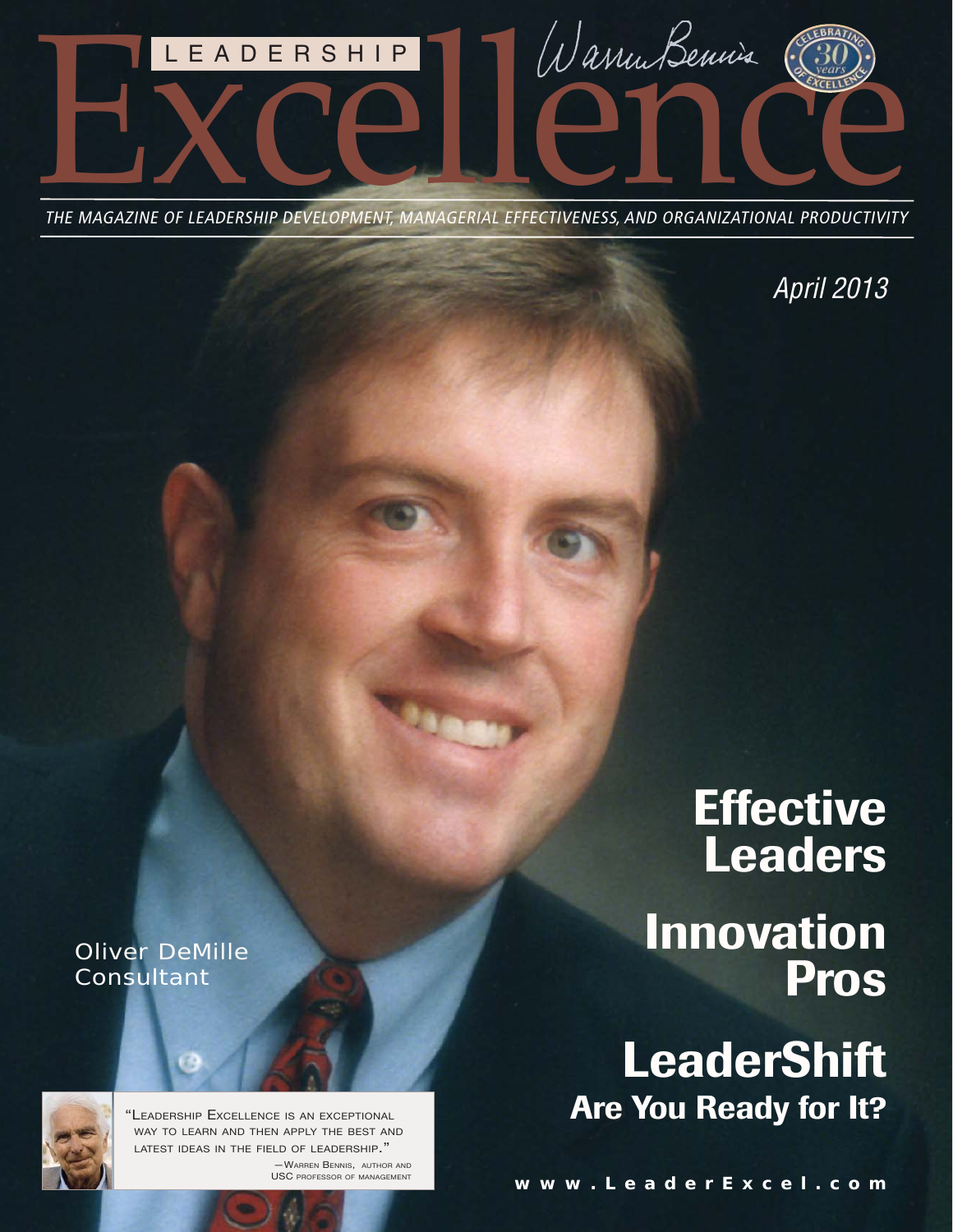# THE MAGAZINE OF LEADERSHIP DEVELOPMENT, MANAGERIAL EFFECTIVENESS, AND ORGANIZATIONAL PRODUCTIVITY

*THE MAGAZINE OF LEADERSHIP DEVELOPMENT, MANAGERIAL EFFECTIVENESS, AND ORGANIZATIONAL PRODUCTIVITY* VOL. 30 NO. 4 THE GLOBAL LEADERSHIP DEVELOPMENT RESOURCE APRIL 2013



*As big cat-like, predatory leaders pursue the prickly prey of market porcupines, they soon learn that the quills of these quiet creatures can be mightier than their tooth or claw.*

**GARY HAMEL** *Innovation Pros* Develop game-changing [ideas and innovations. . . . 3](#page-3-0)

**SUSANNE BIRO** *[Change the Culture](#page-4-0)* Culture is how we do things here and now. . . . .4

**MARILYN JACOBSON** *Engaging Culture* How can your leaders [best create one?. . . . . . . . . 5](#page-5-0)

**BRIAN KLAPPER** *Ace Adaptability* Remove the obstacles [that prevent change. . . . . .6](#page-6-0)

**DEBORA MCLAUGHLIN** *[Leading in High Heels](#page-7-0)* You can get to the top without falling down . . . .7

**VINCE MOLINARO** *[Empty Chair Leaders](#page-8-0)* Stop settling and start expecting more . . . . . . . . . 8

**RYAN ROSS** *Developing Leaders* You are likely now doing it all wrong.  $\dots \dots 8$ 

**NATALIE FOLEY** *Change Agents* Look for these four [tell-tale traits. . . . . . . . . . 9](#page-9-0)

**DAVE ULRICH AND NORM SMALLWOOD** *Effective Leaders* They follow the five rules [of leadership. . . . . . . . . .10](#page-10-0)

**OLIVER DEMILLE** *LeaderShift* [Are you ready for it?. . . .11](#page-11-0) **JACK ZENGER** *Start LD Early* Leaders need to learn [the right ways early. . . .11](#page-11-0)

**STEVE ARNESON** *[Primary Motivation](#page-12-0)* What drives behavior?. . 12

**LINDA KOHANOV** *[Balance of Power](#page-13-0) Predators* and *nonpredators*.13

**MEG WHITMAN** *Turnaround* [Have courage to try. . . . .14](#page-14-0)

**ROSE FASS** *Leaders of Change* [Are you up for it?. . . . . . 14](#page-14-0)

**CHATHAM SULLIVAN** *Clarity Is the Cure* [For most dysfunction. . . .15](#page-15-0) **PAT LENCIONI** *The Advantage* [Seek org health first. . . . .16](#page-16-0)

**HOWARD M. GUTTMAN** *Moving Mountains* [Major change is tough . . 17](#page-17-0)

**BARBARA A. TRAUTLEIN** *Leading Change* [Use change intelligence. .18](#page-18-0)

**JOHN GERZEMA** *Athena Doctrine* [Adopt feminine style. . . .19](#page-19-0)

**MODESTO A. MAIDIQUE** *Positive Leadership* [It provides energy. . . . . . .19](#page-19-0)

**KAREN PHELAN** *Power of Pretend* [Harness it in your LD. . .20](#page-20-0)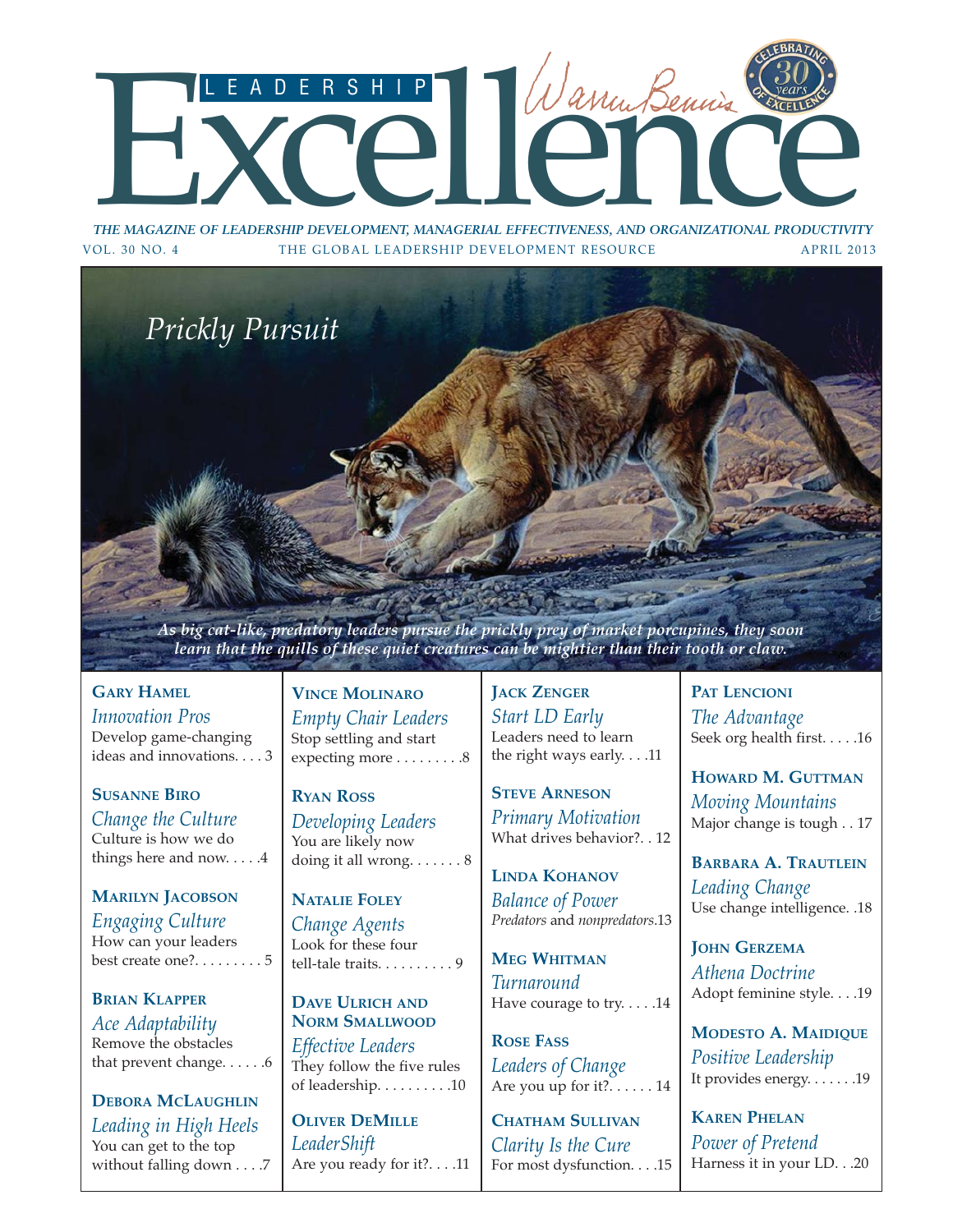## $E \cdot D \cdot I \cdot T \cdot O \cdot R$ 'S  $N \cdot O \cdot T \cdot E$

## **Vision and Voice**

*These distinguish real leaders.*



#### **by Ken Shelton**

NCE AGAIN, AFTER EDITING this issue of *Leadership Excellence*, I sense that many

compelling visions and voices—some new and others familiar—are emanating from the ennui of current society. If there be a common chord in the cacophony, it's the clarion call for change, the bailiwick of leadership.

My tri-fold role as editor is to 1) prospect articles from among the top thought leaders in my field of awareness, 2) select from among the best visions and voices, and then 3) edit to fit some space assigned.

I often liken the editing task to packing luggage for a trip. The small suitcase that is the 20-page LE template only holds so much content. Some months, I opt to run fewer articles and edit less. Other months, like this one, I feel compelled to run more articles and edit ever more tightly.

When once I was honored as *national editor of the year*, I remarked that *good editors edit for authors* (often at the expense of readers), *great editors edit for readers* (often at the expense of authors).

I confess that every month I cause our contributing authors considerable pain, as I pare articles to fit space. I apologize, yet acknowledge that in most cases, the readers benefit. *Less* is usually *more*.

The "more" of this month's collection of articles is this: real, genuine, authentic leaders cultivate, and then express and execute, their *signature vision and voice*—which then becomes indelibly imprinted, like an inked fingerprint, on the minds and hearts (souls) of all *stake-holders* (those who have some *stake* in the success of the enterprise). Great leaders translate this amorphous *stake* into either a literal or figurative sense of brickand-mortar *ownership*. Truly, no one ever washes a rental car, and no non-stakeholder ever washes a *rental company*.

I take our moniker, *Leadership Excellence*, seriously (not an oxymoron), since it carries the signature of *Warren Bennis*, who surely is no moron. And, although I am a card-carrying Mormon, I keep *Leadership Excellence* an *open forum*, despite the constant pressure to play past favorites and paying sponsors.

## Waste Not, Want Not

Sadly, the legacy of many leaders is

waste: the waste of time, talent, resources, potential, and opportunity. However, only in rare cases of total malfeasance and malpractice, can this waste legacy be pinned solely on the chests of a few leaders at the top. Indeed, if we are to pin this long tail on the "donkey," we usually have many "asses" to choose from, at all levels of the organization.

I'm pained to read the *press release* by Owen J. Sullivan, CEO of *Right Management*, that most workers (86 percent) intend to seek new employment—a *sign*, says Sullivan, of considerable job dissatisfaction. Why this level of "unprecedented" discontent? "The constant drumbeat of downsizing coupled with the expectation to *do more with less* has added stress. Ongoing economic uncertainty

> and volatility around job growth and job security have warranted the exploration of new positions. Management must be proactive to retain top performers."

*Half Right.* Monika Morrow, SVP of Career Management at *Right* Management, notes that most people expect to get their next job by *per-*

*son-to-person networking* and that "this tracks well with actual outcomes. Faceto-face contact is how more than *half* of our candidates find new employment."

Interestingly, *half* of new employees experience *buyer's remorse* after taking a job offer; many employers also question whether they have made wise hiring decisions; *one in eight* new employees were failures in the last 12 months, according to Scott Erker, SVP for DDI. "Both unemployment and the number of open positions hover at uncomfortably high levels—while organizations and candidates are shaky about the decisions they made in staffing and accepting roles."

*Why all these hiring mistakes?* Many are blamed on over-reliance on hiring manager evaluations and on candidates overselling their skills. "An unpleasant surprise after a candidate becomes an employee is that *the new hire isn't cut out for the job*," says Erker. "Information about candidates goes undiscovered. Hiring managers need to get to the truth about a person's fit for the job. To avoid *quick quits,* be real in describing what it will be like on day 5, 50 and 150 for that candidate. Painting a rosy picture or pulling a bait-and-switch once they're on the job means you'll be filling that position again in 6 to 12 months."**LE** th*olt i*n

*Editor since 1984*

## Volume 30 Issue 4

**Leadership Excellence** *(ISSN 8756-2308) is published monthly by Executive Excellence Publishing, LLC (dba Leadership Excellence), 1806 North 1120 West, Provo, UT 84604.*

#### **Editorial Purpose:**

*Our mission is to promote personal and organi-zational leadership based on constructive values, sound ethics, and timeless principles.*

**Basic Annual Rate: US** \$99 one year (12 issues))

**Corporate Bulk Rates** *(to same address)* Ask about logo and custom editions and foreign bulk rates.

#### **Article Reprints:**

For reprints of 100 or more, please contact the editorial department at 801-375-4060 or email [CustomerService@LeaderExcel.com.](mailto:CustomerService@LeaderExcel.com)  Permission PDF US: \$75.

*Internet Address: [www.LeaderExcel.com](http://www.LeaderExcel.com)*

#### **Submissions & Correspondence:**

All correspondence, articles, letters, and requests to reprint articles should be sent to: Editorial Department, Executive Excellence, 1806 North 1120 West, Provo, Utah 84604; 801-375-4060, or [editorial@LeaderExcel.com.](mailto:editorial@LeaderExcel.com)

**Customer Service/Circulation:** For information on products and services call 1-877-250-1983 or

email: [CustomerService@LeaderExcel.com.](mailto:CustomerService@LeaderExcel.com)

**Executive Excellence Publishing:** *Ken Shelton,* CEO, Editor-in-Chief *Chris Watts,* Circulation Manager

#### **Contributing Editors:**

*Chip Bell, Warren Bennis, Dianna Booher, Kevin Cashman, Marshall Goldsmith, Howard Guttman, Jim Kouzes, Jim Loehr, Tom Peters, Norm Smallwood*

The table of contents art is a detail from<br>**Prickly Pursuit** (image cropped) © Daniel<br>Smith, and is courtesy of the artist and art print publisher Greenwich Workshop*.*

For additional information on artwork by Daniel Smith, please contact: Greenwich Workshop 151 Main Street Saymour, CT 06483 1-800-243-4246 [www.greenwichworkshop.com](http://www.greenwichworkshop.com)

*Full view of table of contents art.*



*Copyright © 2013 Executive Excellence Publishing. No part of this publication may be reproduced or transmitted without written permission from the publisher. Quotations must be credited.*



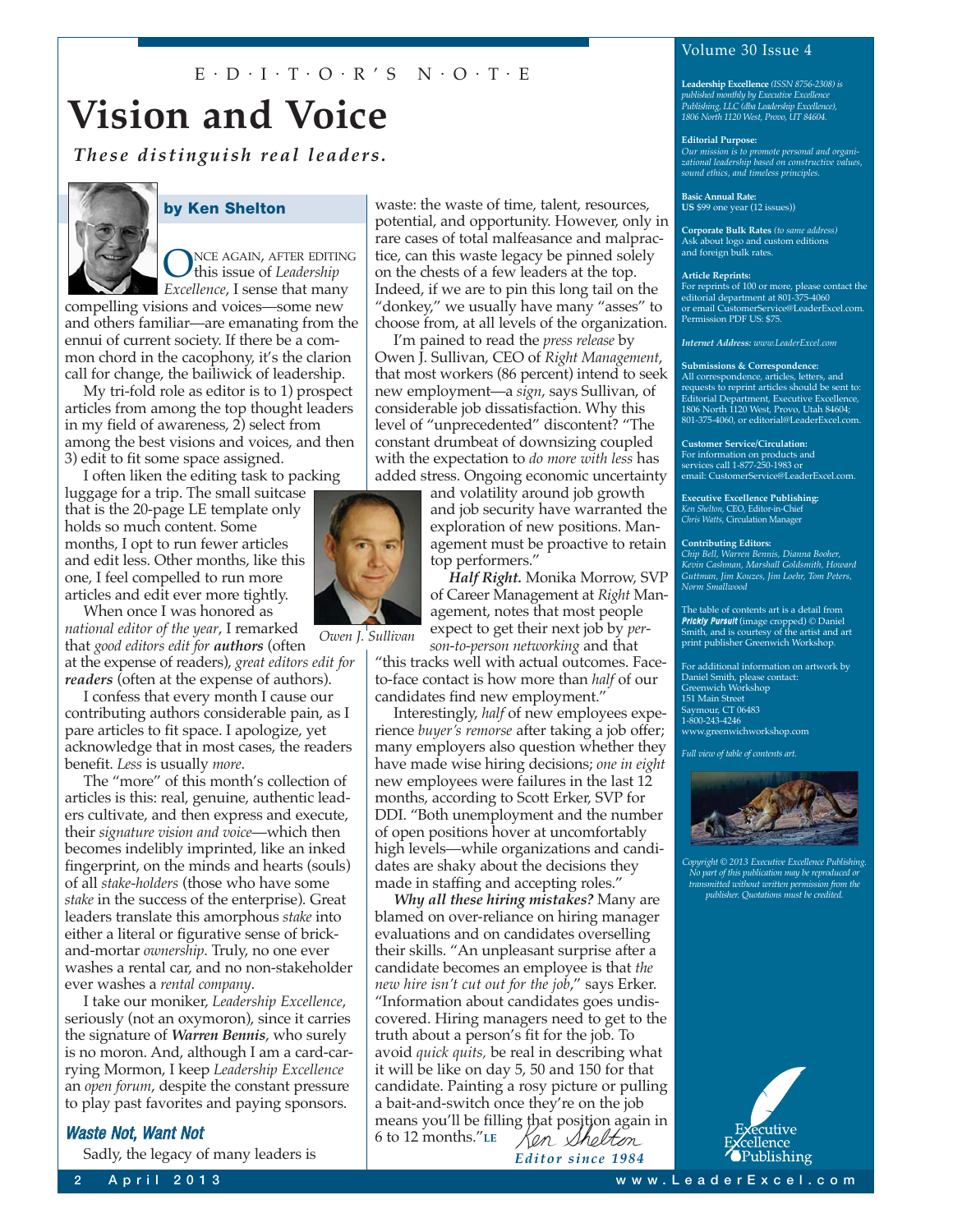# <span id="page-3-0"></span>**Innovation Pros**

*Where do game-changing ideas come from?*



#### **by Gary Hamel**

 $\bigvee_{\mathsf{m}}$ ITH PRACTICE, A middle-aged boomer with little ath-

letic ability can become a respectable golfer. And once or twice a round, that diligent amateur will hit a shot that is the equal of anything you'll likely see on the PGA Tour. Gray-haired dogs really can learn tricky new tricks.

That's why I'm optimistic that your company can dramatically improve its *innovation performance*. With the right tools and training, you can turn *ordinary employees* into *extraordinary innovators*.

Progressive CEOs know that innovation is a company's lifeblood, but few put every employee through an intensive training program aimed at boosting their innovation skills. Sure, companies have electronic suggestion boxes, slush funds for new ideas, pipeline management tools, and innovation awards—but without welltrained and highly skilled innovators, much of the investment in these innovation enablers will be wasted.

*Why do so few companies invest in the innovation skills of their frontline people?* Many senior managers subscribe to a sort of *innovation apartheid*. They believe that a few fortunate souls are genetically equipped to be creative, while everyone else is a lunkhead, only able to come up with a few suggestions for incremental improvement.

I see how leaders come to such a conclusion. Daily they're bombarded with new ideas—most of them either woefully underdeveloped or downright batty. Soon, they believe that *all those dopey ideas must be coming from dopes*.

When a company sets up its first *idea market,* executives soon discover that most ideas are either incremental no-brainers or flaky no-hopers. When I try to convince them to invest in systematic innovation training, I hear: "We have *too many ideas* already. We can't begin to fund them all." "But," I ask, "how many of those ideas are radical *and* practical, feasible potential game-changers?" They reply, "We don't have many of those." *That's the problem*. Although innovation is a *numbers game*, where *quantity* matters, so, too, does

*quality*. To improve *the quality of your innovation pipeline*, you must improve *the quality of your innovation thinking*.

#### Perceptual Habits of Innovators

You can't teach people to be innovators unless you know where gamechanging ideas come from. You need a *theory of innovation*. Why do some people see opportunities that others miss? *Successful innovators throw new opportunities into sharp relief*. Their perceptual habits enable them to pierce the fog of *what is* and catch a glimpse of *what could be* by paying attention to four things that usually go unexamined.

*1. Unchallenged orthodoxies.* To be an innovator, you have to challenge beliefs that everyone takes for granted —long-held assumptions that blind incumbents to new ways of doing business. Mental models tend to converge



over time. As executives read the same magazines, go to the same conferences and talk to the same consultants, the intellectual gene pool becomes a stagnant pond. *Success accelerates this process*. Effective strategies get translated into *operating policies*, which spawn *best practices*, which harden into *habits*. Fossilized strategies create opportunities for less orthodox competitors to upend industry rules. Innovators are natural contrarians, and with a little practice, anyone can learn how to uncover and challenge long-static beliefs. Ask these questions: *In what respects is our business model indistinguishable from that of our competitor? To what extent is our valued proposition, service bundle, pricing, customer support, distribution, or supply chain undifferentiated? What aspects of our business model have remained unchanged for five years?* When you identity a convergent belief, ask, *Does this rest on some inviolable law of physics, or is it an artifact of our devotion to precedent?* By systematically surfacing these invisible dogmas,

you can turn *reactionaries* into *rebels*. *2. Underappreciated trends.* Innovators track *emerging trends*, to nascent discontinuities that can reinvigorate old businesses or create new ones. They don't speculate about what *might change*; they're not big on scenario planning. They attend to little things that are *already* changing, but go unnoticed or discounted by industry stalwarts. They search for *emerging discontinuities*—in technology, regulation, lifestyle, values, and geopolitics—and harness them to overturn old structures. This requires not so much a *crystal ball* as a *wide-angle lens,* learning in places competitors are not even looking and building a strategy that leverages a powerful trend that your competitors barely perceive.

*You help people uncover the harbingers of change* by getting them out on the fringe where they can have a firstperson encounter with the future. To zero in on potentially important discontinuities, *ask five questions:* 1) as you think about culture, politics and technology, what things have you read, seen, or experienced recently that have been surprising, perplexing or disconcerting? 2) which of these anomalies seem to have some momentum behind them? Do you see these trends expanding in scope or accelerating? Are they blooming if not yet booming? 3) how might these discontinuities play out? What chain reactions might be set in motion? 4) which of these discontinuities aren't yet topics of conversation in your industry? Which ones were missing from the agenda of the last confab you attended? and 5) how might we exploit these discontinuities in ways that would wrong-foot our competitors? By addressing these questions, you can spot the next wave and ride it.

*3. Underleveraged competencies and assets.* Every company is a bundle of skills and assets. Typically these things are embedded in legacy business models, but if repurposed, they can often serve as platforms for innovation and growth. Innovation is stymied when a company defines itself by *what it does* rather than by *what it knows or owns* when its self-conception is built around *products* and *technologies* rather than *core competencies* and *strategic assets*. To innovate, see your organization as a *portfolio of skills and assets* that can be endlessly recombined into new products and businesses. To uncover *hidden wealth*, ask these questions: What are the skills and assets we have that are *relatively unique* and (b) *create customer value*? Where else might these skills and assets add value or be used as game-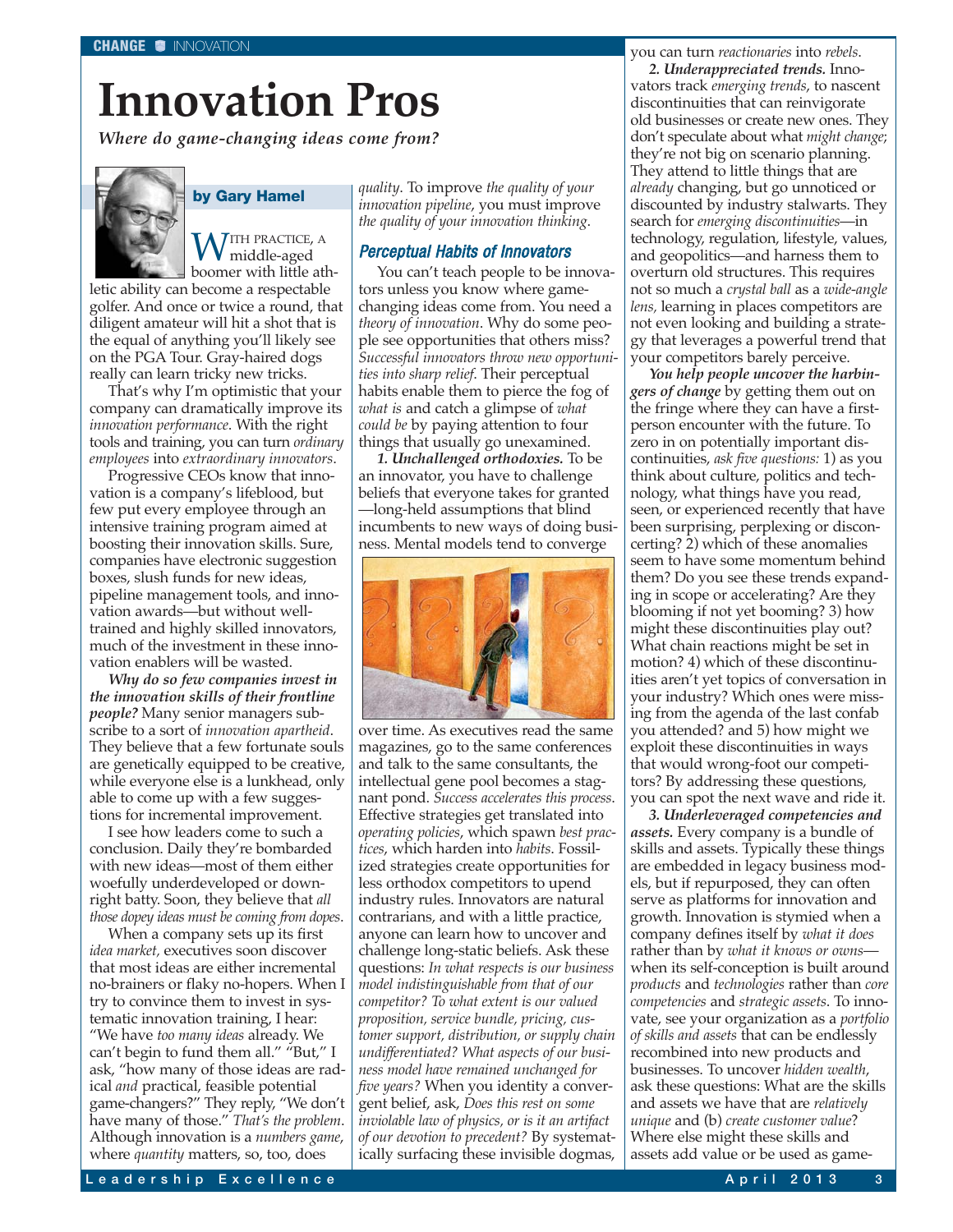<span id="page-4-0"></span>changers? As you see your company and others from this perspective, opportunities for innovation multiply.

*4. Unarticulated needs.* Serial innovators spot the inconveniences, encumbrances, and vexations that customers take for granted, and that industry veterans mostly ignore—and then amaze customers with *something they never imagined*, but having once experienced it, *can't imagine living without*.

*To amaze customers with the unexpected, you must first uncover their unspoken needs*. Customers are prisoners of the familiar. So asking them what they want seldom yields new insights. Instead, you have to *observe them*, up close and over time, and then *reflect on what you've learned:* Where are we wasting our customer's time? Where are we making things overly complex? Where are we treating customers like numbers instead of people? Where are we forcing them to solve problems we should solve for them? Excavating *unarticulated needs* requires two skills: 1) the ability to read emotional states of customers as they interact with your company and its services or products (witness those *emotions* and *real-time reactions* firsthand); and 2) the ability to generate ideas for *reengineering the customer experience* in ways that astonish and enthrall. Train people to apply analogies from other industries. Ask, *what does Disneyland, Singapore Airlines, Fandango, or Lexus do to engender great customer experiences, and how might we apply those practices?*

Ask colleagues or customers to identify a product or service that *dramatically reshaped their expectations*—something that made them go "Wow! Amazing!" Identify an experience that provoked good feelings. Next, ask, *What unique attributes of that experience made it so memorable? How did it defy your expectations?* Having extracted the distinctive elements of each experience, you can ask, *How might we leverage this idea to redefine customer expectations in our industry?*

*Innovation trailblazers' perceptual routines help them see beyond the ordinary*—by turning *industry dogma* on its head, amplifying weak signals, exploiting competencies and assets, and tuning into customer emotions. To build your capacity for game-changing innovation, view the world with fresh eyes.

Until *you step up* to this challenge, your company will be filled with *innovation duffers* whose ideas rarely find the fairway. **LE**

*Gary Hamel is* Leadership Excellence *#1 ranked thought leader and author of* What Matters Now *(Jossey-Bass). Visit [www.garyhamel.com.](http://www.garyhamel.com)*

*ACTION: Amaze and delight your customers.*

## **Change the Culture**

*This is how we do things here, now.*



 $M^Y$  PARENTS WERE<br>and Humanian Green

and Hungarian. Growing up, if someone came to our house, everyone had to come out from wherever they were, say hello, and immediately offer that person a drink (preferably alcoholic). If the person stayed for more than 30 minutes, we had to offer them food and even (or especially) if they declined, feed them. Providing drink and food was seen as a sign of abundance and wealth. We had it to give away, and my parents took great delight in sharing what we had. If a

guest refused our offerings, we (especially my mother), took offense. "What's wrong with my cooking?" she would demand. "Mom, maybe they just aren't hungry," I tried to reason in front of our uncomfortable guest. She couldn't conceive of it. Now when I enter a home and I'm not offered a drink, I find it strange, even rude.

*Culture colors how we interpret everything, and we're mostly blind to it.*

Culture is the mostly unspoken, *this is how we do things here,* and it encompasses the, "This is who we are as a people. These are the values we hold dear. This is how we treat each other, talk to each other, regard each other. This is how we show respect and disrespect, and this is how we come together to get stuff done." Every people has a culture. And we know immediately when we are not in a familiar one.

#### Five Guiding Principles

Once a culture is established, how can we change it? This is no simple task. However, here are five guiding principles that can help you:

*1. Communicate, and then communicate again.* If real estate is location, location, location, then attempting to lead culture change is communicate, communicate, communicate.

*2. Clarify the story for yourself: the company is moving from what to what exactly?* You should *craft this story* using nothing more than three power point slides: a slide that tells the story

of the past, a slide that encompasses the realities of today, and a slide that paints a vision for a better tomorrow. It is irrelevant whether or not you actually use the slides to communicate with your audience. The purpose of this exercise is to ensure you are crystal clear on the key elements of the story and can tell it in an interesting, visual way.

*3. Consider your new title as Chief Marketing Officer. Think: logo, tagline, and headline.* For example, when Lou Gerstner Jr. took over IBM, he used this simple phrase to communicate the complex change the business would need to undergo to survive: "We used to be a computer parts company. We are now a service company that, by the way, just happens to have some computer parts."

*4. In your communication, clarify that this is a break from the past and what the future will look and feel like.* Consider incorporating a ritual to get

> people to understand that the past is no more. Kenny Moore of KeySpan Corp. *held a funeral to say goodbye* to the company as it once was.

*5. Live the new cultural values and norms impeccably.* You must live them, and be an ambassador for them. Catch any words or actions that are not aligned with the

new culture and appropriately redirect behavior because everyone is watching to see if this change is real. As the saying goes, *All that is necessary for evil to exist in the world is for good people to stand by and do nothing*. If you *do nothing* when people continue behaving in the ways of the past, you say to everyone that *the change is not real*. Consider how *The Broken Window Theory* can be useful: If a window is broken, and left unrepaired, people walking by will conclude that no one cares and no one is in charge, sending a clear signal to all that *anything goes*.

We often complicate things more than is necessary, or helpful. Indeed, *there is brilliance in simplicity*. Great marketers know this—it's why companies spend millions of dollars to whittle the complexity of their ideas, products and services down to a simple sentence or logo. Changing your culture is a complex task—and this is why you must speak about it simply.**LE**

*Susanne Biro is a senior leadership coach with Bluepoint Lead-ership Development and co-author of* Unleashed! Expecting Greatness and Other Secrets of Coaching *and the* Leader As Coach *workshop. Email [susannebiro@bluepointleadership.com.](mailto:susannebiro@bluepointleadership.com)*

*ACTION: Follow the five guiding principles.*

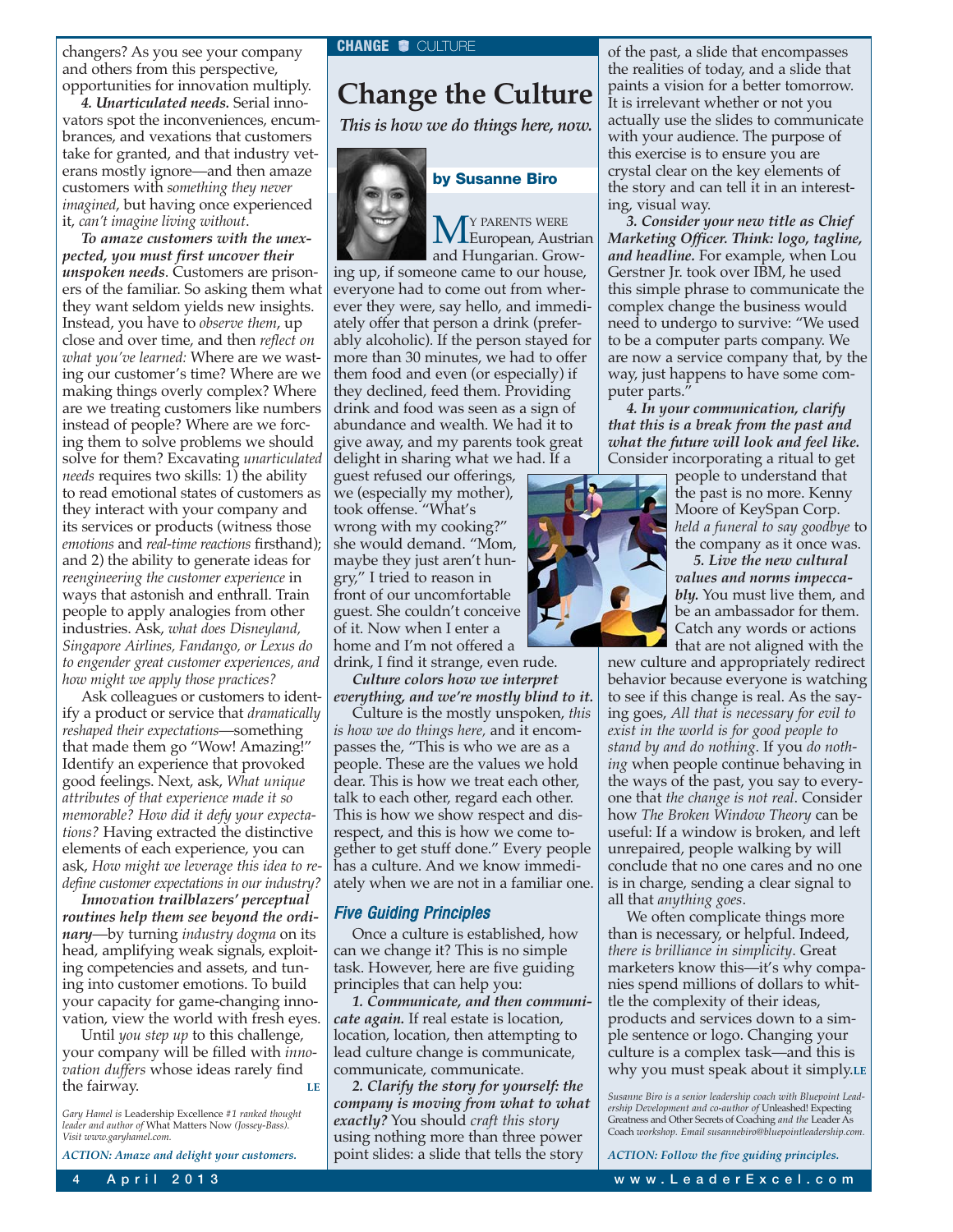## <span id="page-5-0"></span>**Engaging Culture** *How can leaders create one?*



#### **by Marilyn Jacobson**

DRAMATIC CHANGE<br>
connected to *glob-*

*alization* and *hyper-connectivity* is altering how organizations are led. Leaders must adapt their style to position for the future.

Profound questions persist:

*• What is the leader's role?* Leaders must partner, collaborate, involve, and dialogue (not rely on one perspective).

*• What can leaders do to achieve the innovation required?* With product, process or service, *new thinking* is needed.

*• Where will the talent, skill, and experience come from?* It is likely already there, but *not acknowledged or developed*.

*• How can leaders be at the forefront of innovation and still make the numbers?* It's now obvious *they must do both.*

*• Is it possible to move from a pastoriented mindset (best practices), when agility is now a prime asset for success?* Meeting the future will make what was done yesterday ancient history.

*• Will leaders give up the influence and power they have gained?* One leader has said, "I never had so much power until I started giving it away." That should be the prevailing attitude.

*How do leaders deal with these questions?* Change can be *transformational* or *progressive*, but it must be *deliberative* and *collaborative*. The shift is from what I must do to what we must do now to succeed. Leader attributes that are strong in involvement and engagement, not command and control, and structures that enable continuous cross-functional exchange are most likely to succeed. While innovation is critical and linked to technology and design, people ultimately make the difference, since they are the only sustainable competitive advantage.

The *need for change* is indisputable, yet leaders must ask *six questions* that interfere with their resolve: *What is my role? What can my organization do to achieve the level of continuous innovation required? Where will talent, skill, and experience come from? How can we be at the forefront of innovation? How can we move from a past oriented mindset to become more agile? Am I prepared to give up the influence and power I've gained?*

## The Leader's Role

The leader's role is three-fold: *1. Strategy.* How can you approach strategy development alone, or with your Leadership Team, or with a few senior executives? The strategy *retreat* often leads to more of the same—*moving backwards*, not forward. Such *strategy* is often based on setting ever-higher revenue goals. It's foolish to emphasize *numbers* without attention to *opportunities*. To assess *possibilities*, the right people need to be included. Often missing at the strategy table is logistics/supply chain, delivery channels, technology, sales and service—the *essence* of the enterprise. Considering a range of perspectives improves decision-making. Leaders need to seek several viewpoints to *seize opportunities*. However, with participation comes the need to



gain alignment and engagement.

Currently, strategy deliberation begins with a parade of presentations. Research and delivery of these presentations absorb unconscionable time, and inevitably focus on past events, not future challenges. *Informed dialogue* is a better way to surface and weigh fresh alternatives, seeking input from trustworthy sources, including experienced employees who know the business and are energized partners in seeking and evaluating trends. With reliable knowledge and experience, leaders can better map and execute a functional strategic plan. Today, determining strategy is a cooperative effort.

*2. Collaboration.* Making the case for partnering and collaboration is happening in a surprising place—architecture. Danish architect Bjarke Ingels and his firm must operate in a high-tech, highdrama, new-design world. He asserts, "If you're a sculptor, you can work with a hammer and chisel on a block of marble until it looks like a woman you

are trying to portray. If you are an architect, you cannot do anything with your own hands." Now a whole team must understand clients, politicians, and city officials. "Your capacity to communicate ideas is your hammer and chisel." *Spectacular results* can occur when team effort is involved. The days of a single *genius at the top* may be over.

*3. Innovation.* An inclusive organization that is determined to be a winner requires people who can be bold, risk-taking and ready to challenge themselves and others. Cultures that look for doers who can contribute at a high level encourage discovery and dialogue, choosing to capitalize on change rather than fear it.

Create a workplace that facilitates encounters and idea exchanges with others. Finding, supporting, and leveraging synergies within the organization spurs new avenues for thought, research, and experimentation.

Risk is a constant threat to innovation. It's difficult for *short-term thinkers* to foster a plan that takes time and capital to execute. Some executives would rather sabotage than support proposed change, fearing, loss of income, power and status. Managing expectations helps; however, *the path to the future* is not only a *new product line* but a *new culture* that can be expressed in values that drive creativity and technology.

*4. Skills and experience.* Since organizations already have employees who desire to contribute at a higher level and possess requisite talents, skills, and capabilities that have been dormant or ignored, *the search for essential resources starts internally*. Building trust and confidence makes people feel respected and appreciated. *Culture that is conducive to exchange of ideas draws A players who want to work with other A players.* Hiring and development practices lend authenticity to stated intent and values.

*The transition toward flatter, agile organizations requires eight leadership attributes:* 1) breaks down barriers eliminates silos; 2) involves/engages employees; is collaborative—focuses on *we* not *I*; 3) studies the environment —sees patterns and opportunities; 4) creates a *learning culture* where people are always in *discovery mode*; 5) builds a diverse organization—skills, talents and mindsets; 6) asks often, tells little, listens much; 7) seeks *continuous dialogue*; and 8) provides a work setting that enables interaction and innovation. **LE**

*Marilyn Jacobson, Ph.D., is a consultant, executive coach, and author of* Turning the Pyramid Upside Down: A New Leadership Model*. [http://marilynjacobson.com.](http://marilynjacobson.com)*

*ACTION: Create an engaging culture.*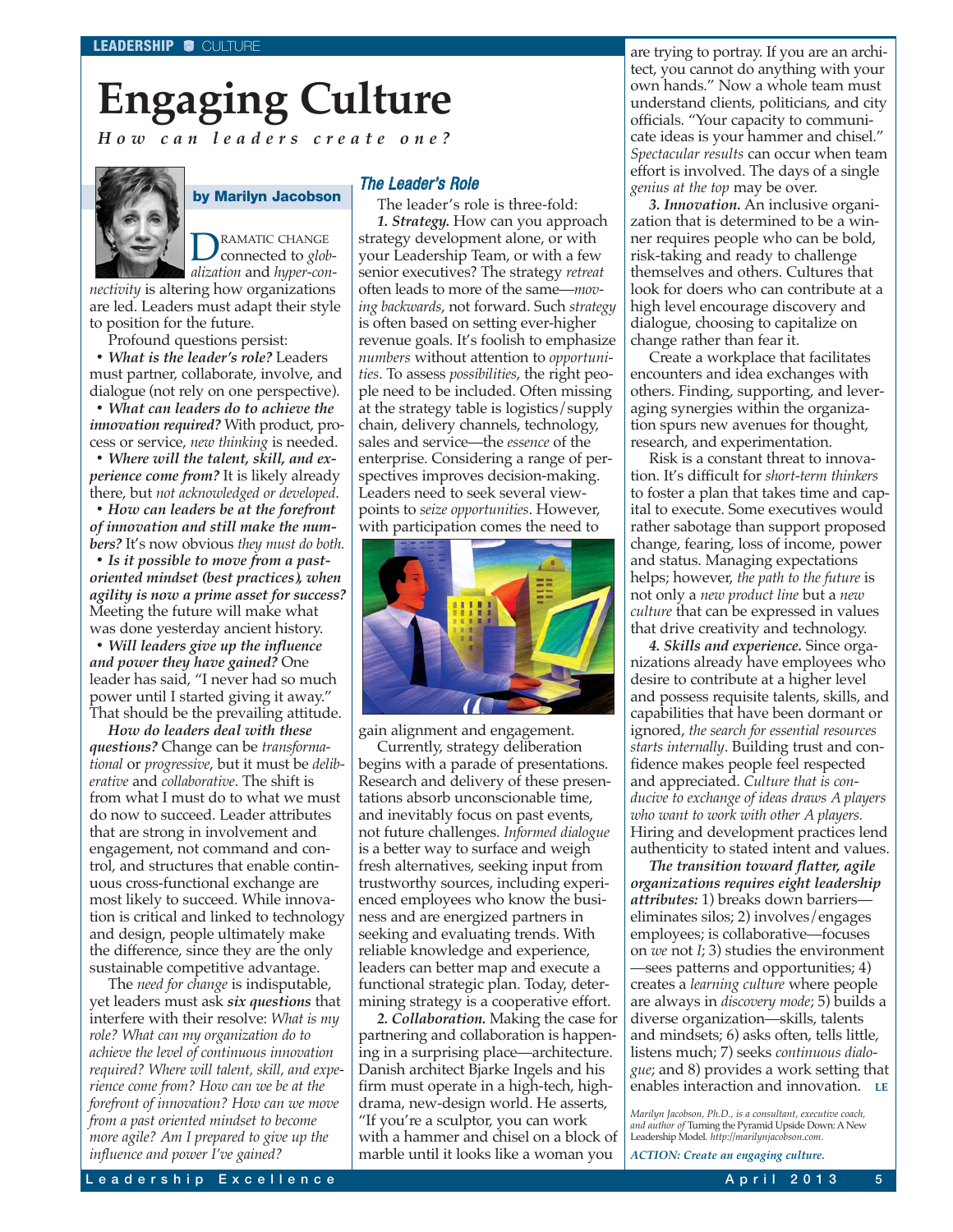## <span id="page-6-0"></span>**Ace Adaptability**

*Lessons from a hermit crab.*



## **by Brian Klapper**

**TRECENTLY DINED WITH**<br>the CEO of a finan-RECENTLY DINED WITH cial services company

who candidly expressed his reluctance to take his company on what he knew to be a necessary *transformational journey*. His fear was one many executives face: the transition would leave the company exposed, vulnerable, and in a state of flux for many months.

The CEO said: "I feel like a *hermit crab*, causing me to wonder whether we can afford to go down this path."

Hermit crabs use *vacancy* chains to find new shells: when a new, bigger shell becomes available, hermit crabs gather around it and form a queue from largest crab to smallest. When the largest crab moves into the new shell, the second biggest crab moves into the newly vacated shell, thereby making its previous shell available to the third crab, and so on. He said, "When we begin our transformation, we'll be left without a protective shell, and if the new shell is ill-fitting or if I can't rally enough support to move, we would be stuck without a shell."

*His concern is justified, as 70 percent of change efforts fail*, largely due to an inability to generate the company-wide buy-in necessary for lasting transformational change. Yes, leaders who attempt to adapt risk failure; however, those who refuse to adapt ensure failure. He eloquently summed up the concerns of many transformational leaders: What happens if I lead but nobody follows. Although I recognize the need for change, how do I engender the necessary broad-based support. My leadership team isn't aligned around the scope and scale of the required change. We struggle to execute even the smallest of projects. How can we make large-scale changes? The employees always nod their heads; yet, when push comes to shove, they resist everything.

## Adapt or Else

In 1917, *Forbes* published its first list of 100 most valuable companies. A century later, only 15 of them still exist (with several struggling). One

company, US Steel, which in 1917 had three times the holdings of the second closest on the list, today has an adjusted value of just *one-fifth* that of 1917. True, it has entered its second century of doing business, whereas 85 of the 100 were acquired, or went bankrupt. Still, US Steel's employs less than *onefifth* the people it did in 1917.

*Sony.* Enjoy your jog this morning listening to your Sony Walkman? Of course not. In the 1980s, the Walkman was as hot as the iPod has been for the past decade. Sony also dominated the market for TVs, video recorders, and other consumer electronics. Then came more *adaptable competitors* like Apple, LQ, Samsung, and others that *responded to consumer wishes and evolving technologies*. The result? Sony still succeeds in some spheres, but lost big in others.

*Research in Motion.* Adored by hoards of business people, Blackberry was once the top smartphone, but lately Blackberry is declining. Arrogance, poor management, quality issues, outages (just as the iPhone 4S went on sale), and lack of innovation have led



to plummeting stock prices and dwindling sales. The potential to dominate the consumer electronics market was handed off to Apple, Google, Samsung, and other more adroit companies.

As leaders embrace this truth, they must have a clear plan to *remove the obstacles* preventing change from taking root. This *checklist* is an action plan for reducing resistance:

• Ensure that top leaders have passion for the change and also the ability to carry it out. Make sure they are active, passionate and visible.

• Articulate a vision and develop a plan that is easily understood and consistent with company goals. Leaders must be fully immersed in the details of the plan and not delegate this step.

• Build a *cadre of closely-aligned sponsors* who are focused on the change, committed to it, and can deliver the message and carry-out the change.

• Make sure the change leaders really know what they are doing. They must

possess the necessary skills and expertise in change management activities. • Define the *project objectives*—ideally

30-day start and end dates; and time dedicated to the effort. Don't understaff these large-scale change efforts.

• Ensure *alignment* through one-onone meetings, group discussions, data review, and *fact-based analysis* of issues. • Set appropriate expectations for all stakeholders of what will happen, how all employees will fit in, and what can be achieved as a result of the change.

• Create a genuine desire for change among employees by rousing organizational energy, including collective motivation, enthusiasm, and intense commitment. Everyone must answer the question: "what's in it for me?"

• Cultivates *intrinsic* (not *financial*) motivation. Ensure the vision is owned by everyone, not just the management team, that the change is meaningful to everyone, and provide employees with an outlet to contribute to the story. Focus on the *key influencers*. Give ownership of the change to the organization. Provide choice, delegate authority, provide timely feedback, and create a *culture of collaboration.*

• Address behavioral and emotional components of change. Don't focus solely on the tactical and operational aspects and neglect the human component. Ease employee fears about loss of jobs, loss of control, and the ability to perform in the new environment.

• Get in the trenches to help and rolemodel the *desired mindset and behaviors*.

• Build a culture of innovative thinking that promotes the freedom to experiment and ignore red tape.

• Trigger a sense of optimism around the change initiative. Most participants find that change can be thrilling.

• Expect and plan for *resistance* by identifying where it might come from and how it might manifest itself.

• Provide consistent, timely communication to address *the reasons for change*.

Embarking on *enterprise-wide transformation* is challenging. However, the complexity can be reduced to *four essential elements*: a compelling story, powerful leadership, effective communication, and a timely pace. You improve your odds of success by getting these four elements right. Hermit crabs are some of the oldest life forms; they survive because they are hardy and adaptable to any situation. Use the adaptability of the hermit crab to inspire your team. **LE**

*Brian Klapper is the president and founding partner of The Klapper Institute and author of* The Q-Loop: The Art & Science of Lasting Corporate Change*. Visit [www.theklapperinstitute.com.](http://www.theklapperinstitute.com)*

*ACTION: Remove the obstacles that prevent change.*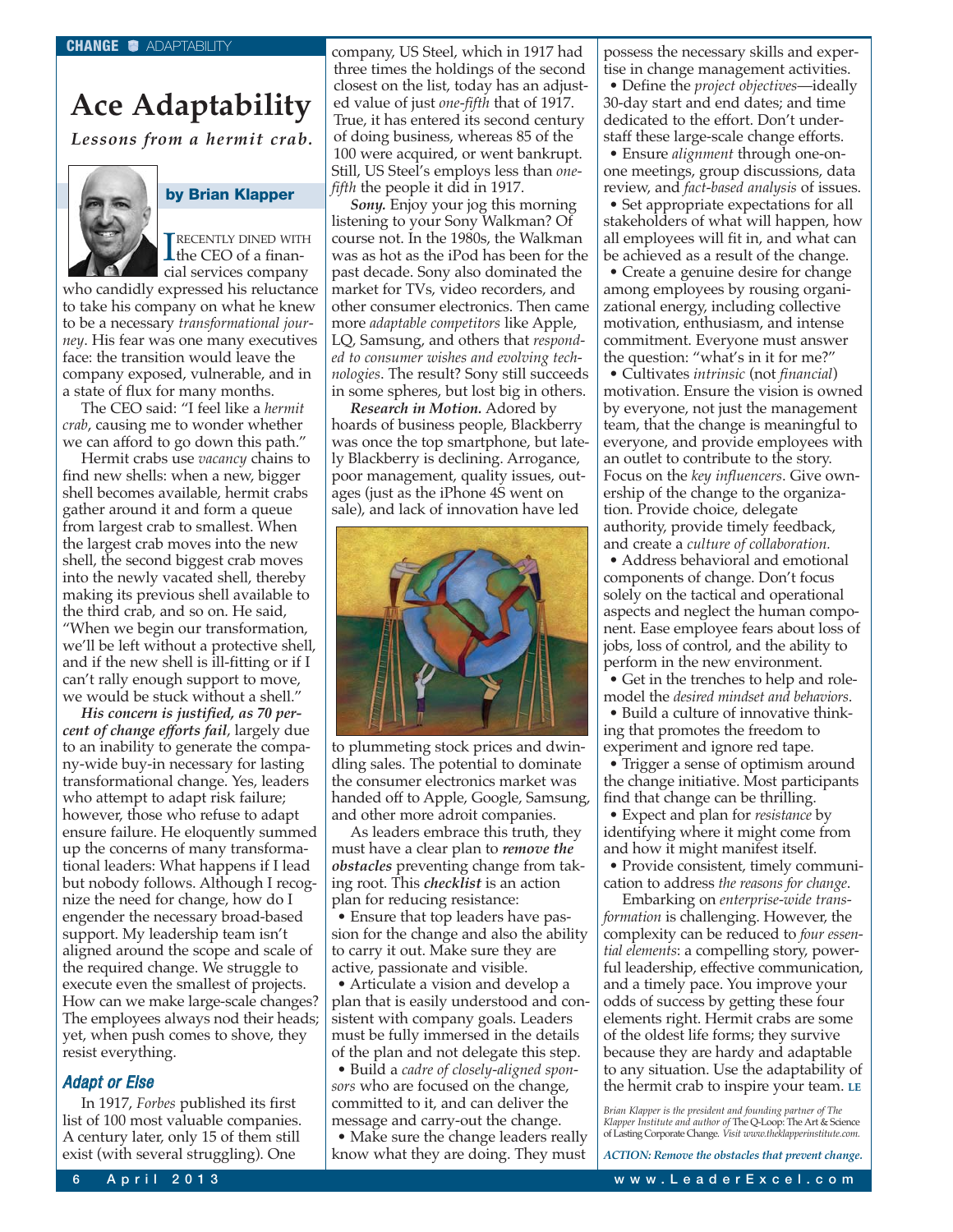# <span id="page-7-0"></span>**Leading in High Heels**

*Get to the top without falling down.*



**by Debora McLaughlin**

**CLIMBING THE WOMEN'S**<br>leadership summit isn't easy. You face varied terrain, the air is thinner, the climb tiring, and even if you make it to the top, you can find it lonely up there you in your high heels while everyone else is wearing wingtip oxfords. The temptation is strong to *change* to *fit in* or to *give up* the struggle. But as Ursula Burns, CEO of Xerox, has said, "You can probably be somebody else and follow all your life, but you can't be somebody else and lead."

As a woman leader, you need to be seen for who you are, to be heard and to get noticed. You begin to lead with influence and impact when you *discover your passion*, then share and defend it.

*What keeps women from seeking high summits?* Women often get the message that they need to change to fit in. While speech coaches, image consultants, and branding experts provide beneficial services, it is rare to see male counterparts sent off to executive presence school. The idea of refining their public speaking or dressing to impress rarely seems to enter their minds. Is the message of *not good enough* keeping women from the climb?

Only *21 women* are running Fortune 500 companies (up from seven 10 years ago), and women account for just *2 percent* of top executive positions and *6 percent* of VP executive positions.

Women-owned businesses are less likely to hit the \$1 million mark and more likely to fail. Women also encounter a *green ceiling*. Despite identical personal qualifications and firm financials, female founders/CEOs are perceived as *less capable*, and *IPOs led by females are less attractive to investors*.

Clearly more work needs to be done to change perceptions and to re-ignite the *renegade leader* in women themselves.

## How to Start the Climb

Successful women take *three critical steps* to grow their careers. The case studies illustrate how these three steps can reshape a career's trajectory.

*1. Know who you are—show up as yourself each and every day. Case Study* *1:* Due to her firm's growth, Laura's company is considering adding a peer Director to share her position. Laura is ready to take her team through the transition with ease. She has looked forward to proving herself and being promoted to VP. But now she sits in the conference room as other people discuss the changes in her career. She says nothing, but feels deep pain and anger. In that meeting, Laura chose to hide and let others make life-changing decisions for her. Coaching helped Laura see *who she was* and *why she could succeed on her own terms*. Armed with new conviction, Laura requested a followup meeting. She got the executive team to agree on their goals for growth and management; she outlined her team's needs to ensure a smooth transition; she met the executive team at their core



values, and then stated her ability to meet these goals with confidence: "I'm the leader for that role and let me tell you why." You will be more powerful and centered in your life if you know who you are. Find your deepest values. Stand up for your convictions and let your values drive your behaviors. Trust yourself; your inner GPS will guide you to *where you're supposed to be*.

*2. Be heard—share your vision and inspire others. Case Study 2*: Anne enjoys her role as VP but her recent DiSC assessment reports her as a D, *driver*. HR comments that at times, Anne's ambition is hard on her people, and a coach is hired to "calm her down, get her to be more collaborative." Anne is confused; she thought she was supposed to be a confident leader, a pillar others could rely on, and she's always done a great job. The gap between how Anne viewed herself and how she was seen by others was simply a lack of communication. Anne was trained to be a strong leader, to take command. In

coaching she learned to activate her authentic self to engage her team to the highest levels of performance. Anne began by sharing her vision with her team, telling them the story of her climb in the company and how, after achieving VP, she wanted to promote positive change and needed their help to do so. She asked her team to work with her *in collaboration*, to add their ideas to the vision, and to discuss what the team stood for and how that would show up in daily behavior. Her team responded positively, and *together* they claimed a team name, a set of guiding principles for behaviors, and shared goals and objectives. She now was the leader of a winning team.

*3. Get noticed—own the stage and claim the spotlight. Case Study 3*: Kelly loves her job as Executive Director for her non-profit but is thinking of leaving. The adversarial board of directors shakes her confidence. The board questions her decisions. Kelly feels that the board has taken over her job. In truth, somewhere along the way, she gave it to them. Beaten down by conflict, she seemed to shrink away until she was hardly noticed. When Kelly built her *conflict management muscle* in coaching, the directors marveled at her ability to calm the table, set direction and stay on course. Meetings are shorter, goals attained, and when voices rise, the board looks to Kelly for leadership.

Women tend to hold back and wait for permission to speak. You don't need permission to share your opinion, to express a concern, or to respond to an argument. Women tend to be collaborators, compromisers. This works well in building strong teams, aligning others to the objectives and accelerating performance. It doesn't work as well at the board room table when you have a difference of opinion to share. Strengthen your conflict management muscle; it will help you move onward and upward with greater ease.

*Running in high heels isn't easy*. Exercising leadership can be like wearing shoes that look great but feel uncomfortable? You have to wear the shoes until they fit your feet. Climbing to the top means challenging yourself to stand taller and claim your space; to command the attention of others; and to be unique by being authentic. While it's easier to *blend in* with the plain black pumps and wingtips, it's better to *stand out* with the Jimmy Choo's! **LE**

*Debora J. McLaughlin, executive coach, speaker and author of* The Renegade Leader*, helps women executives (and a few smart men) break out of the status quo. [www.therenegadeleader.com.](http://www.therenegadeleader.com)*

*ACTION: Ignite your passion and spirit.*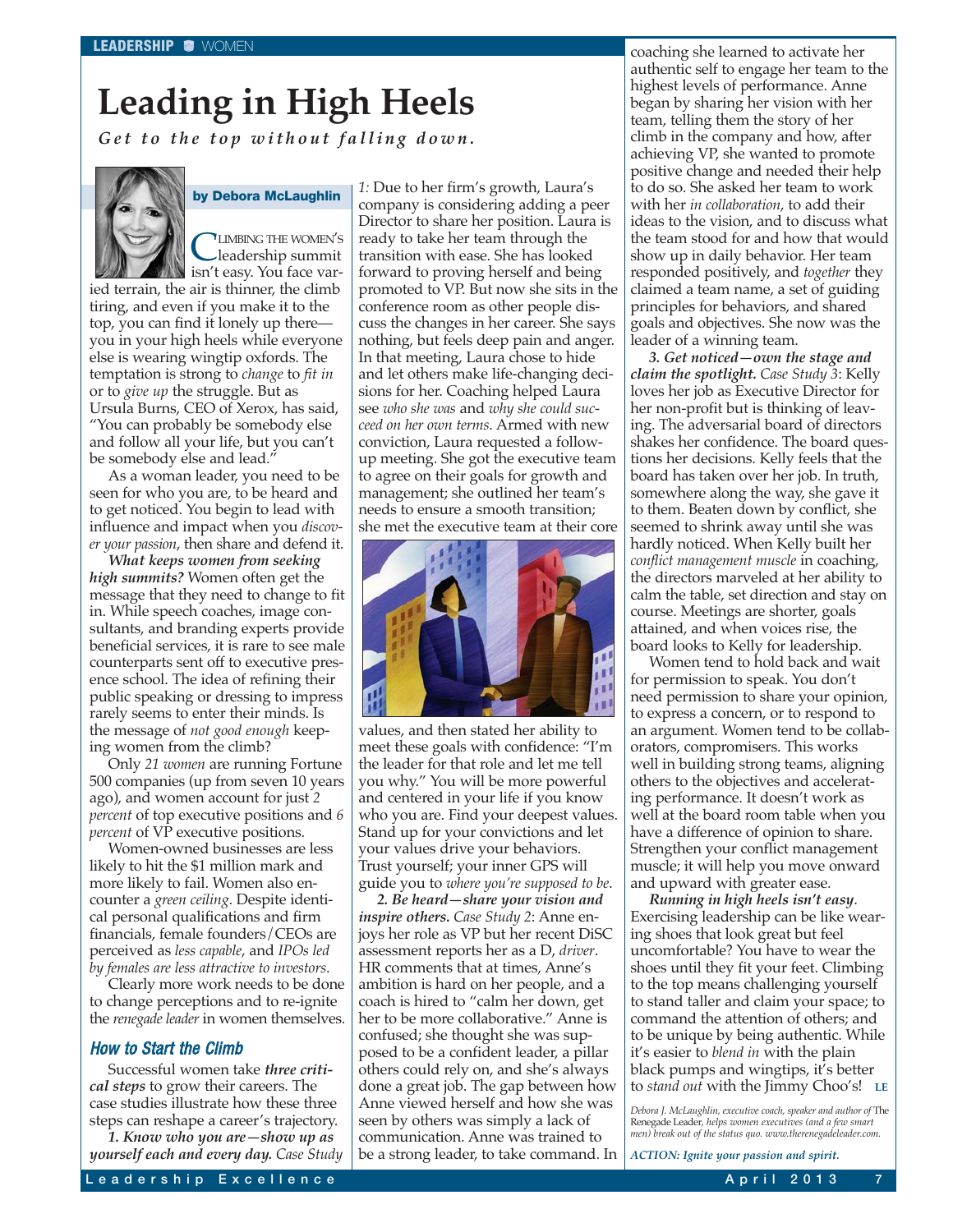## **Empty Chair Leaders**

*They let us down, don't step up.*



## **by Vince Molinaro**

URING THE 2012 US presidential race, the Republican Party

tried to paint a picture of Barack Obama as an ineffective leader by using the metaphor of an *empty chair*. The *New Yorker* then ran a cover showing Republican candidate Mitt Romney at a Presidential debate standing next to an *empty chair*. The cover struck a nerve with readers. Emails flowed in, expressing both support and outrage. In the end, Obama won his second term anyway.

We all react viscerally to *empty chair leadership*—to leaders who *fail to fill their roles effectively*—they hold a title, but don't lead. We are filled with disappointment, even despair, and perhaps disillusionment. We all hope to be great leaders, to be led by great leaders, and to be part of great orga-

nizations. But often *leaders let us down* by failing to *live up* to their duties. Stories of great leaders and great companies serve as beacons of hope, but these stories tend to be the exceptions. More common are stories of *empty chair leaders*—those who are inept or motivated by personal gain.

Such stories are fodder for humor, as things get so bad that all we can do is laugh. That's what the movie, *Horrible Bosses* was about—three friends each having a bad boss and devising plots to murder them. Is it really that bad?

The real tragedy is that *we settle we stop expecting more* of followers and leaders. When we experience inept or unscrupulous *empty chair leaders*, despair can set in. We stop hoping or expecting *great leadership* of ourselves and others in our organizations.

This all suggests that leadership is broken—at a time when we need leadership the most. Given all our challenges, we can't continue to settle for mediocre leadership.

## Three Things Are Wrong

Before we can move forward, we need to understand what's wrong with leadership today.

*1. Leadership is disconnected.* Yes, *it can be lonely at the top*, but it can also be lonely in all management and leadership roles and ranks. Such roles impose a sense of separation. As a leader, you need to do difficult things at times; and while necessary, these actions tend to distance you from others. Many leaders are isolated from employees, peers, and colleagues. They're trying to do their best, but not feeling supported, not feeling a sense of community with their constituents. In fact, in large enterprises, leaders often don't know one another. They rarely have time to *connect* and *build relationships*. Leadership need not be so isolating. We don't get the best from our leaders that way.

*2. Leadership is disappointing.* Have you ever worked for leaders who disappointed you because they don't live up to expectations, they are just bad bosses, or they are bullies who mistreat people? This is the price we pay when we have *empty chair leaders*. People come to work each day wondering: how much of myself do I give my boss and how much do I withhold? It's time we stop tolerating *empty chair leaders* who cause employee disengagement.

*3. Leadership is disgraceful.* So many leaders have lost their way that we become accustomed to corruption. At



times, these corrupt leaders drive public outrage because we know that the leaders have crossed a line. The outcry over leadership scandals only rises when we see these leaders walk away free and clear—with big severance packages. If public outcries fail to drive change, despair

and apathy sets in. *Corrupt, empty chair leaders become a national disgrace—*as we continue to suffer the consequences.

*So what's the fallout?* Employee and consumer trust and confidence in leadership, boards, and organizations are in decline. We're losing faith in our leaders and institutions. As a result of our experiences with *bad leaders*, we've lowered our expectations of ourselves as leaders and of those we follow. While the scandals get the headlines, we see complacent *empty chair leaders* who lack vision, who don't inspire, who simply go through the motions. We sense that more leaders are unwilling or unable to lead effectively.

It's time we *stop settling* and *start expecting more* from ourselves as leaders, and *start working together* to redefine leadership for the future. **LE**

*ACTION: Expect more of yourself as a leader.*

## <span id="page-8-0"></span>**LEADERSHIP C** EXPECTATIONS **PERFORMANCE C** DEVELOPMENT

## **Developing Leaders** *You're likely doing it wrong.*



**by Ryan Ross**

YOUR PERFORMANCE IS<br>only as good as your leadership. But the peo-

ple who often make it to the top of large organizations tend to advance by pleasing their bosses with displays of loyalty and technical knowledge. Designated *high potentials* and *high performers* are often skilled at office politics rather than leadership—not exactly the type of person you want at the helm.

To address this problem, start by reexamining your notion of leadership.

*Leadership* is usually defined in terms of a person's *status* or as the ability to build and maintain a winning team. A good leader is simply *someone people are willing to follow*. People look for *four characteristics* in leaders:

*• Integrity.* People need to know that the person in charge won't take advantage of his or her position—won't lie, steal, play favorites, and betray subordinates. In a survey of more than 1,000 individuals, 81 percent said trustworthiness was the most important personality characteristic of their all time best boss. Conversely, 50 percent described their worst boss as deceitful.

*• Judgment.* The success or failure of organizations depends on decisionmaking. Most business failures are the result of bad decisions that are compounded by an unwillingness to evaluate the decisions and change direction.

*• Competence.* Good leaders are perceived as knowing what they are talking about, as being competent in the team's business. In hunter-gatherer tribes, leaders were distinguished by their moral qualities, their judgment, and their superior hunting ability.

*• Vision.* Good leaders explain to their team the significance of their mission and how it fits into the larger scheme of things. This vision clarifies roles, goals, and the way forward, thereby facilitating team performance.

*How can you find someone with those qualities?* Most companies rely on supervisor nomination, performance reviews, and other traditional methods to identify candidates as *highpotentials*. But, these measures are subjective, ignore the influence of politics, and tend to *reward behavior that becomes*

*Vince Molinaro is Managing Director of Knightsbridge Human Capital Solutions. Visit [www.knightsbridge.ca.](http://www.knightsbridge.ca)*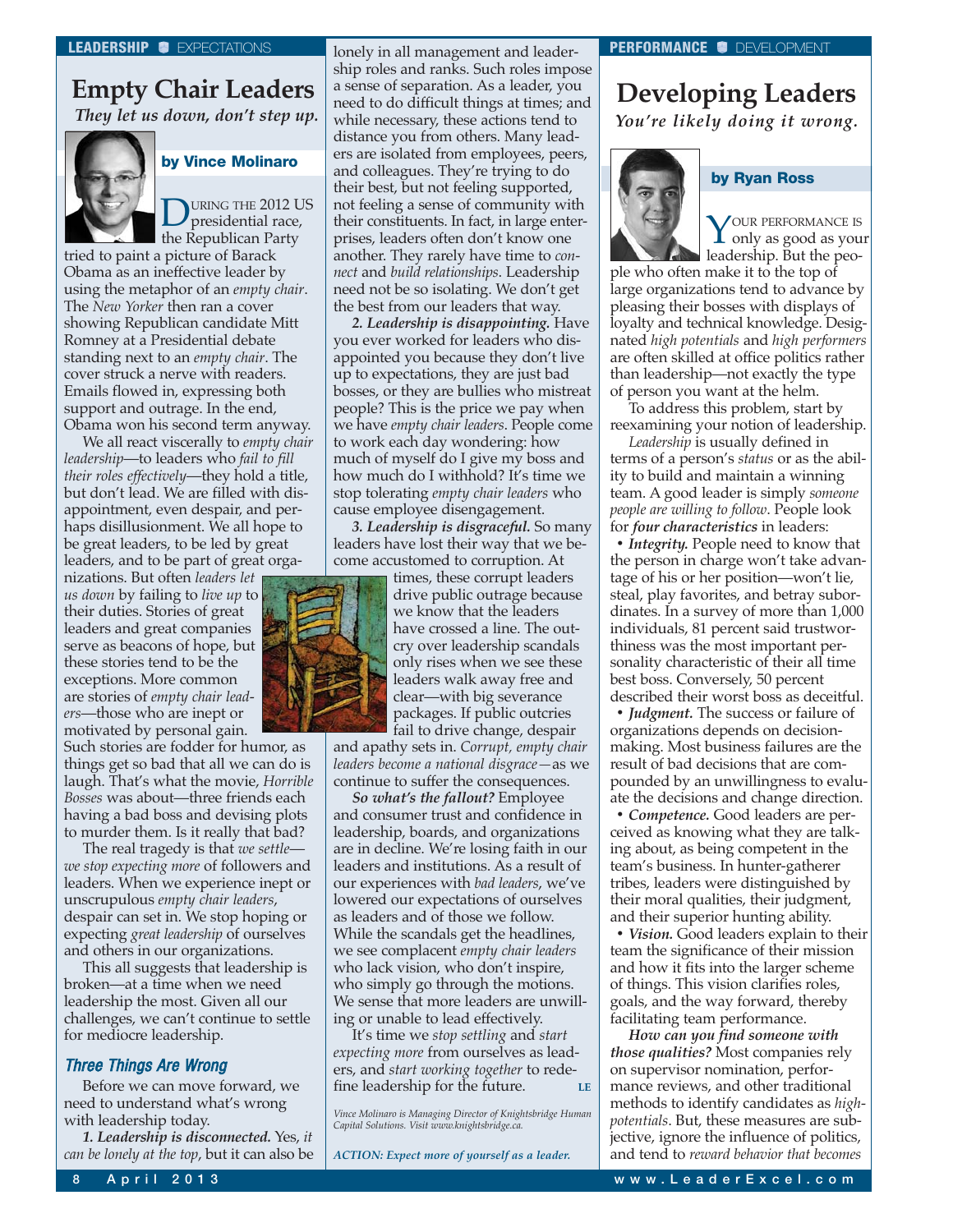<span id="page-9-0"></span>*counterproductive* at upper levels. **CHANGE CALLERTS** 

To identify candidates and incumbent employees with leadership potential, view traditional performance data within the context of personality.

Who you are (*personality*) determines how you lead. Targeted personality assessment provides the depth of unbiased information you need to identify and develop talented leaders, boost engagement, and drive results.

Personality should be defined in two ways: *identity* and *reputation*.

*• Identity* is *personality from the inside* how you see yourself.

• *Reputation* is personality from the outside—how others see you. We assess *reputation* from two perspectives:

*• Bright-side personality,* or *normal personality*, describes people when they are at their best and predicts *leadership performance* across all levels and sectors.

*• Dark-side personality* describes people when they are stressed, bored, or simply ignoring their behavior that alienates subordinates and prevents managers from building a team.

What drives leader behavior are *core values*—the *motives*, *interests*, and *beliefs* that determine choices, what work people find fulfilling, how they operate on a team, and how they fit into an organization. Values also play a role in predicting leadership style—*reputation* describes *how* a person is likely to lead; *values* describe *why* they lead that way.

Finally, it is important to understand how leaders approach *problem solving*. *• Cognitive ability* describes people's ability to solve problems and make business-related decisions using textual, graphic, and quantitative data.

This multi-dimensional approach to assessment paints a detailed portrait of participants' leadership capabilities.

We often see a gap between *who people think they are* (identity) and *how others perceive them* (reputation). Hence, they seem to *say one thing, and do another*. This gap corrodes relationships, and inhibits their ability to *inspire followers*.

Personality assessment, feedback, and targeted coaching can provide people with *strategic self-awareness* of their strengths and weaknesses, how they relate to those of their peers, and how they're likely to affect performance.

Defining *leadership* as *the ability to build and maintain high-performing teams* allows companies to *identify good leaders*, avoid destructive ones, focus development, boost engagement and performance. **LE**

*Ryan Ross is VP of Global Alliances at Hogan Assessments and author of* Leadership: You're Doing it Wrong*. Visit the site, [www.Hoganassessments.com.](http://www.Hoganassessments.com)*

*ACTION: Define what you mean by leadership.*

## **Change Agents**

*Look for four telltale traits.*



## **by Natalie Foley**

THE TERM *CHANGE*<br>*agent* is used without thinking what kind of a

person merits the title. *Change agents* are essential for growth and innovation, come from many backgrounds, and wield various titles. They can be *introverts* or *extroverts*, and found in any system—community, healthcare company, startup or foundation. They know the organization and industry well, and have high emotional intelligence (EQ).

Whether you call them *change agents*, *intrapreneurs* or *First Movers*, you need to identify and support them. As VP of an innovation and growth strategy firm, I often work with *movers and shakers* and have learned a lot about them:

*What makes a change agent?* Change agents thrive in ambiguity, unfazed by

the uncertainty of their work's outcome or even the obscure process needed to get there. Uncertainty doesn't have to excite change agents, but it doesn't deter them, either. When a team is creating something new, early divergent thinking is critical, but the latter part of creating change means staying focused; a change

agent is able to navigate both sides. A close sibling to the change agent is the big ideas person, and often, the two are confused. The change agent is the person who most often *sincerely* listens to the big ideas person and uses her ideas to stretch the team's thinking, when others may blow her off or see her as inefficient or impractical.

*What change agents are not.* They aren't gamblers or inherent risk-takers. *Gambling* implies high stakes against a known entity. Rather, *change agents* place small bets within uncertainty. Small bets (of money and time) allow them to bring clarity to the unknown by testing their assumptions. It's not risky; it's scientific. The greatest finds come from what they learn about their hypothesis, not from a specific outcome.

## Four Telltale Traits/Tactics

Change agents serve as catalysts for innovation. They guide the team's

efforts and help them to overcome obstacles. One roadblock includes what we call *problem solving before problem choosing*. Teams may focus on how to solve a problem before understanding the true need and jump to solutions too early. Also, change agents see that sheer tenacity isn't always enough to get the job done; tenacity must be supported by a culture open to change. They create cultures ripe for change, using four key tactics:

*1. Problem-choosing precedes problem-solving.* They are great at problemchoosing, problem-framing *and* problemsolving, and they do it in that order. When a team chases the wrong problem, people disengage from the cause, challenge or team. Team members want to work on a problem where there's a deep, unmet need being tackled, a focused approach and the ability to be involved in creating the solution.

*2. Waiting for a solution.* Change agents don't become wedded to a solution and don't jump to solutions too quickly. They patiently come to understand the problem and then focus on *what need* is being solved for *whom*, without a care for *how* (the solution).



nology facilitates it, Millennials want it, and the outcomes are better.

*4. Learning as the unit of progress.* Change agents *focus on learning*, not on outcomes. Creating change means *heading into the unknown*. When a change agent looks ahead to the next annual earnings report, she knows what will be learned (e.g., *What are customers' unmet needs, and what is the right business model to deliver on those needs?*) but won't know what the solution will look like.

*Over time, change agents inevitably become the leaders*. If they can't make change in your organization, they'll find a new organization—or create one.

Change agents are an *unstoppable force* with an *acute awareness* of how to enable growth. Give them the tools they need to spur innovation. **LE**

*Natalie Foley is VP at Peer Insight, a Washington, D.C.-based design thinking and strategy firm. Visit [www.peerinsight.com.](http://www.peerinsight.com)*

*ACTION: Identify and support change agents.*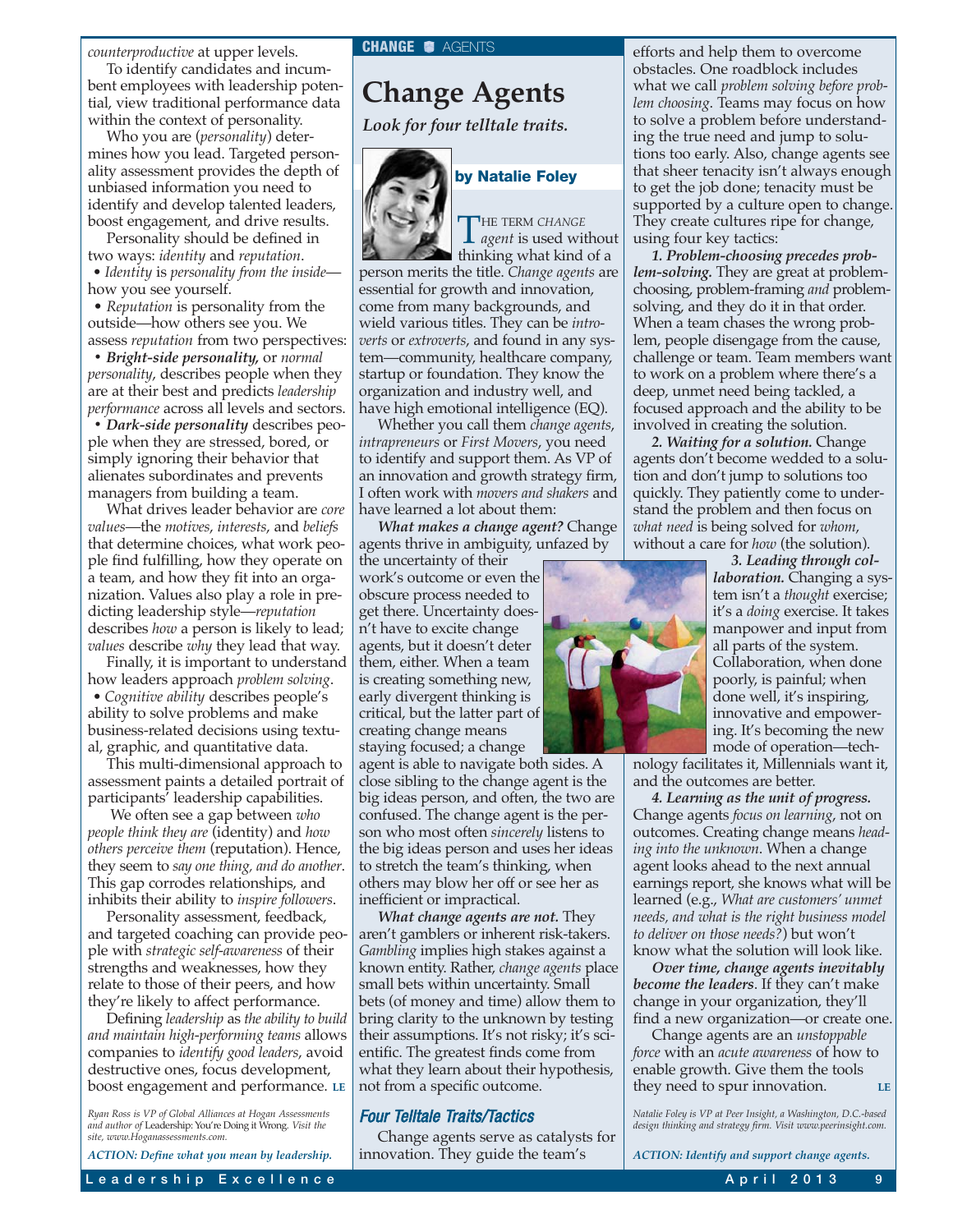## <span id="page-10-0"></span>**Effective Leaders**

*Combine attributes and results.*





WHEN WE ASK PEOPLE, *WHAT MAKES an effective leader?,* their responses tend to cover the same personal attributes: setting a vision, having integrity, communicating well, being bold, making things happen, etc.

This approach is *half right*. Yes, leaders need to have *effective attributes* —but they also need to *get results*. In fact, leaders need to deliver *five results* for five key constituents 1) *Employee:* Leaders increase employee productivity by building competence, commitment, and contribution. 2) *Organization:* Leaders build sustainable capabilities that shape organizational identity; 3) *Customer:* Leaders ensure customer share by creating long-term relationships that delight target customers; 4) *Investor:* Leaders build intangible value (about 50 percent of a firm's market value) by creating investor confidence in future earnings; and 5) *Community:* Leaders boost organizational reputation by becoming active community citizens.

*Attributes and results are interrelated.* Neither alone is enough. We connect attributes and results with *so that* and *because of*. For example, when a leader receives 360-degree feedback, which is about *individual competencies*, we pose the *so that* query: I must improve this competency *so that* I deliver a particular result to my stakeholders. Alternatively, another leader delivers results and should ask the *because of* question: I delivered this result *because of* this competency I have (or lack). Leaders need to know why leadership matters and link attributes to results.

## What Makes an Effective Leader?

What must leaders know and do to make that important difference? We focus on the importance of *brand* as a metaphor for defining effective leadership. This draws on two conceptual shifts in leadership thinking:

• From a focus on *leader as a person* to a focus on *leadership as an organizational capability*. The metaphor of brand is more about *leadership* than about the *characteristics* of individual leaders.

• From a focus on *what happens inside the leader or firm* to a focus on *meeting customer, investor, and other external expectations*. The metaphor of brand starts from the outside and focuses clearly on business results.

This typology leads to *four approaches to leadership:*

• *Competent Leaders:* Determine and develop the knowledge and skills of the individual leader.

• *Leadership Systems:* Align selection,

development, compensation, and retention systems to reinforce desired leadership behavior.

• *Celebrity Leaders:*

Recruit famous leaders who are known to customers and investors, and who help draw attention and resources to the firm.

• *Leadership Brand:* Develop leaders who are recognized by employees and customers and investors

for their ability to deliver results in a manner consistent with firm brand identify.

By integrating the other three views Leadership brand offers a robust definition of *effective leadership*. It translates *customer expectations* into *internal behaviors* so that leaders ensure employees deliver *the desired customer experience* whenever they touch the customer.

*Leadership brand consists of two elements*: 1) *Code*—the basic characteristics that every leader must possess; and 2) *Differentiators*— the *unique characteristics and behavior patterns* that enable enterprises to connect with outsiders and distinguish themselves in the minds of their customers.

From our research and experience, we estimate that 60 to 70 percent of the characteristics of effective leaders are shared across the board. We then created a framework, the *Leadership Code*, mapping two dimensions (time and focus) and placing *personal proficiency* (self-management) at the center.

## Five Essential Rules

The Code captures the *five essential rules of leadership*:

*Rule 1: Shape the future. Strategists* answer the question *Where are we going?* and ensure that those around them know the direction. They *envision*, then *create* a future.

*Rule 2: Make things happen. Executors* focus on the question *How will we make sure we get where we want to go?* They translate strategy into action. They have *disciplines* for getting things done and *expertise* to get right things done right.

*Rule 3: Engage today's talent. Talent managers* answer the question *Who goes with us on our journey?* They coach and communicate with employees around *competence* (skills), *commitment* (engagement), and *contribution* (meaning). They help people develop themselves for the good of the organization.

*Rule 4: Build the next generation. Human capital developers* answer the question, *Who stays and sustains the*



*organization as newcomers join it?* They ensure that the organization has the long-term competencies required for future strategic success. They build the talent needed as conditions change.

*Rule 5: Invest in yourself.* Effective leaders are *personally proficient*: they take care of themselves *intellectually* (by learning), *physically* (by managing

their bodies and space), *emotionally* (by renewing themselves), *socially* (by connecting to others), and *spiritually* (by attending to personal values). They govern themselves wisely so that others willingly trust and follow them.

## Four Summary Observations

After working with these *five rules of leadership* over a decade, we conclude:

*1. All leaders must excel at personal proficiency* to engage followers.

*2. Effective leaders often have one towering strength (signature strength).* They tend to excel in at least one of the four roles and are predisposed to one of the five areas.

*3. All leaders must be at least average in all four outer leadership domains.* It is possible to train leaders to *be strategic, execute, manage talent,* and *develop future talent*. The behaviors and skills can be identified, developed, mastered.

*4. The higher leaders rise, the more they need to develop excellence across all five domains.*

These five domains synthesize what makes *effective leadership*—they represent *the code*, the *basics* of leadership. **LE**

*Dave Ulrich and Norm Smallwood are partners in RBL Group and coauthors of* Sustainability Leadership: Seven Disciplines to Achieve the Changes Great Leaders Know They Must Make*. Visit [www.RBLGroup.com.](http://www.RBLGroup.com)*

*ACTION: Follow the five rules of leadership.*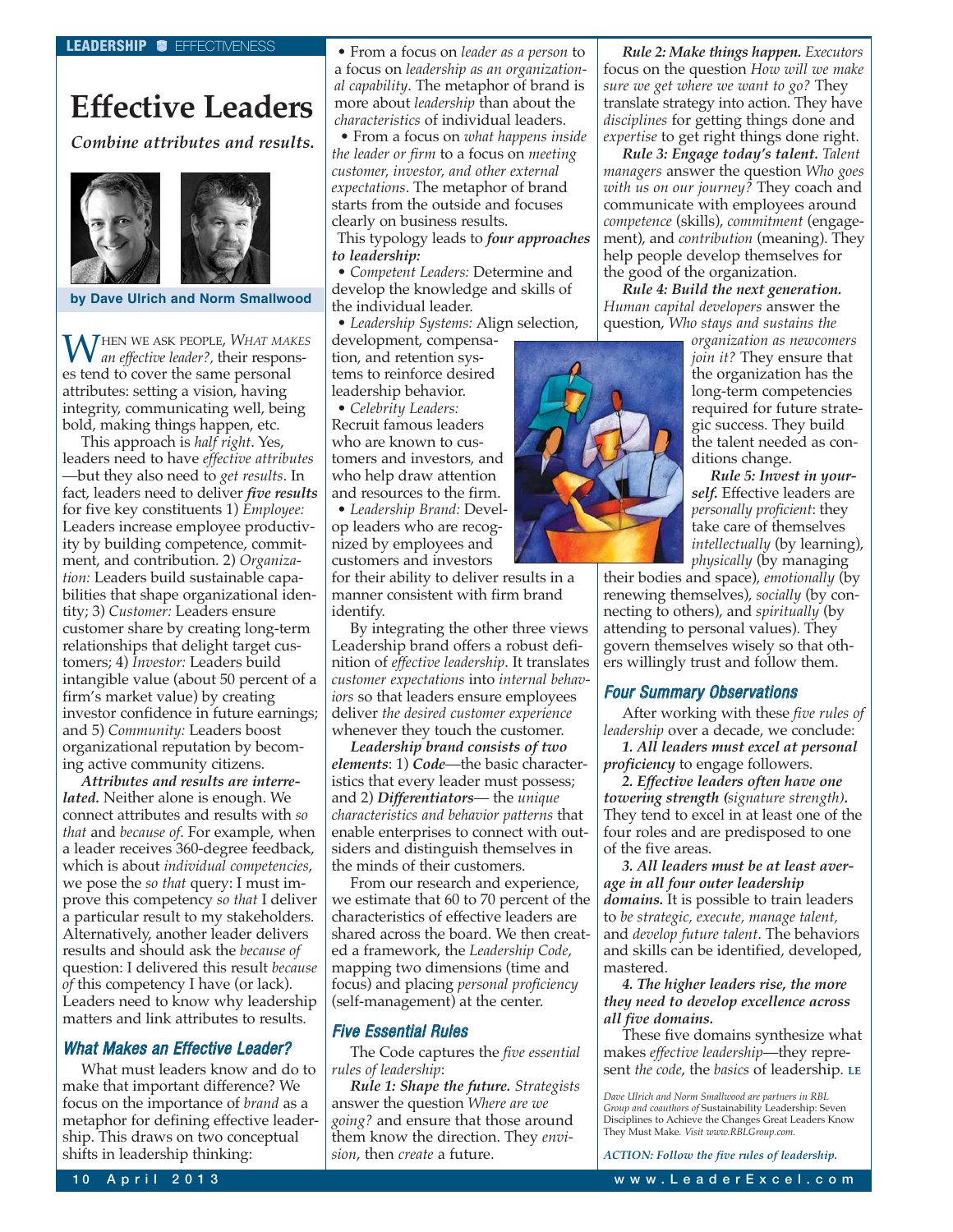## <span id="page-11-0"></span>**LeaderShift** *Are you ready for it?*



## **by Oliver DeMille**

**ONCE IN A WHILE IN**<br>Child convert Hammello *Shift* occurs. It usually

comes unexpectedly, and it transforms the world for at least a generation. A *LeaderShift* is a basic change in *who the top leaders are* in society. Since *leadership* is so vital to any society's success, such a change has *huge impact* on business, politics, family, industry and other facets of life. Past *LeaderShifts* include:

• The switch from kings and chiefs to community fathers such as doctors, lawyers and town merchants.

• The 1880-1920's transition from city fathers to titans of industry, like Carnegie, Morgan and Rockefeller.

• The 1940-1970's shift from business tycoons to managers, spurred by the work of Edward Deming and innovators like Jack Welch and Sam Walton.

• The 1980-1990's transition from managers to leaders, influenced by sages like Buckminster Fuller, Earl Nightingale and Jim Collins.

*Today, we're in the early stages of another great transition*: a shift not from management to leadership, but from *institutional leadership* to *societal leadership*. The most effective leaders in the years ahead will look beyond the success of their organization and innovate ways for their company to effectively address *the needs of society.*

In this shift, *business leaders* are becoming the key *social leaders*, and as governments continue to mismanage and overspend, the rise of *business leaders* as *social entrepreneurs* will accelerate. The top leaders in society will be executives who utilize the unique efficiencies and competencies of their company to look beyond profits and restore failing society. This isn't to say that profit will become less important; in fact, as governments struggle, private-sector success will be more critical—business leaders will seek both financial success and societal impact.

Just as the American model of free enterprise drove the Soviet system of totalitarian controls into the dustbin of history, the market approach of business leaders is distinguishing itself as the respectable and effective alternative to the top-down leadership practices of government finance, dis-innovation and dysfunctional bureaucracy.

*In short, Washington isn't going to fix our problems.* As society continues to decline it is increasingly turning to business leaders for help. Those who innovate in this trend will become the future leaders, and business leaders who don't fill this role will see their careers and companies fall behind (like those who stay stuck in *management* and refuse to embrace *leadership* principles).

Forward-thinking executives and entrepreneurs can prepare for the challenges of this transition. Currently, the *5 Laws of Decline,* as articulated by Orrin Woodward, are quietly undermining businesses and governments. Leaders can recognize these *laws of decline*—and effectively deal with them.

A dual leadership system has dominated our society, with the competing management of the economy and poli-

tics by an uneasy and unofficial partnership between government leaders and business leaders. This system is the first great casualty of the current *LeaderShift*, which is why our political institutions seem increasingly divided and divisive.

Due to the *LeaderShift*, this dysfunction in our

governments will only escalate. Society will look to *business leaders* to fix things far beyond the traditional boardroom. The *Bottom Line* will be replaced by the *Directional Line*, measuring which direction each community, state, province and nation is headed and how this drives market success (or decline). Leaders and boards that ignore the *Directional Line* do so at their institutional peril.

Perhaps the most powerful force of the *LeaderShift* is the rise of a consumer populace that expects its companies and their leaders to take the initiative and exert leadership in the face of societal challenges. As this trend swells, *it will revolutionize the future of leadership*.

These two roles—*business leader* and *social innovator*—are increasingly intertwined in ways that few companies (or leaders) are prepared to deal with. Are you ready for the *LeaderShift*? Is your family, career, and company?

*Oliver DeMille is author with Orrin Woodward of* LeaderShift *(Hachette Book Group). Visit [www.oliverdemille.com.](http://www.oliverdemille.com)*

*ACTION: Participate proactively in leadershift.*

#### **PEOPLE** DEVELOPMENT

## **Start LD Early** *When is the right time?*



SPOKE ONCE WITH THE<br>executive responsible SPOKE ONCE WITH THE for *leadership development*

**by Jack Zenger**

(LD) in a software firm that excels at identifying their top talent and providing development experiences to them.

Using repeated 360-degree feedback measures, they can prove that people who participate in their LD programs get higher scores on every leadership competency they measure. The payoff has been palpable. Top management, already supportive of their efforts, now have hard evidence that confirms the wisdom of their investment.

When I asked him what he would do differently, he replied, "*We'd begin this earlier in people's careers*." I wonder, Why don't we start LD earlier? Would this make a difference? Would the investment in the development of younger leaders have a higher payoff?

We examined data on 17,000 leaders to learn their age when they participated in their company's LD process. We discovered that the average age was 42. Less than 5 percent were under 27, only 10 percent under 30. On average, supervisors would wait *nine years* before participating in any LD program!

Think of the advantage to be gained by starting LD activity at an earlier age. Fewer than 10 percent of leaders will have any *personal development plan* without the encouragement of some formal process sponsored by their company. Ponder the impact of leaders having an additional *nine years* of working on becoming a better leader.

*Starting LD earlier has five benefits:*

*1. Easier to learn* new principles and to practice them correctly at a younger age. Even *10 year olds* can quickly learn the principle of f*ocusing on situations, challenges and behaviors rather than on the individual in order to preserve their self-esteem and self-confidence* (and inform their parents when they fail to use this principle). If we want better leaders, let's find those interested in becoming effective leaders and help them accelerate their progress so they can excel in leadership roles (rather than have a sink-or-swim experience).

*2. Avoid acquiring bad habits.* I ski with my children and grandchildren

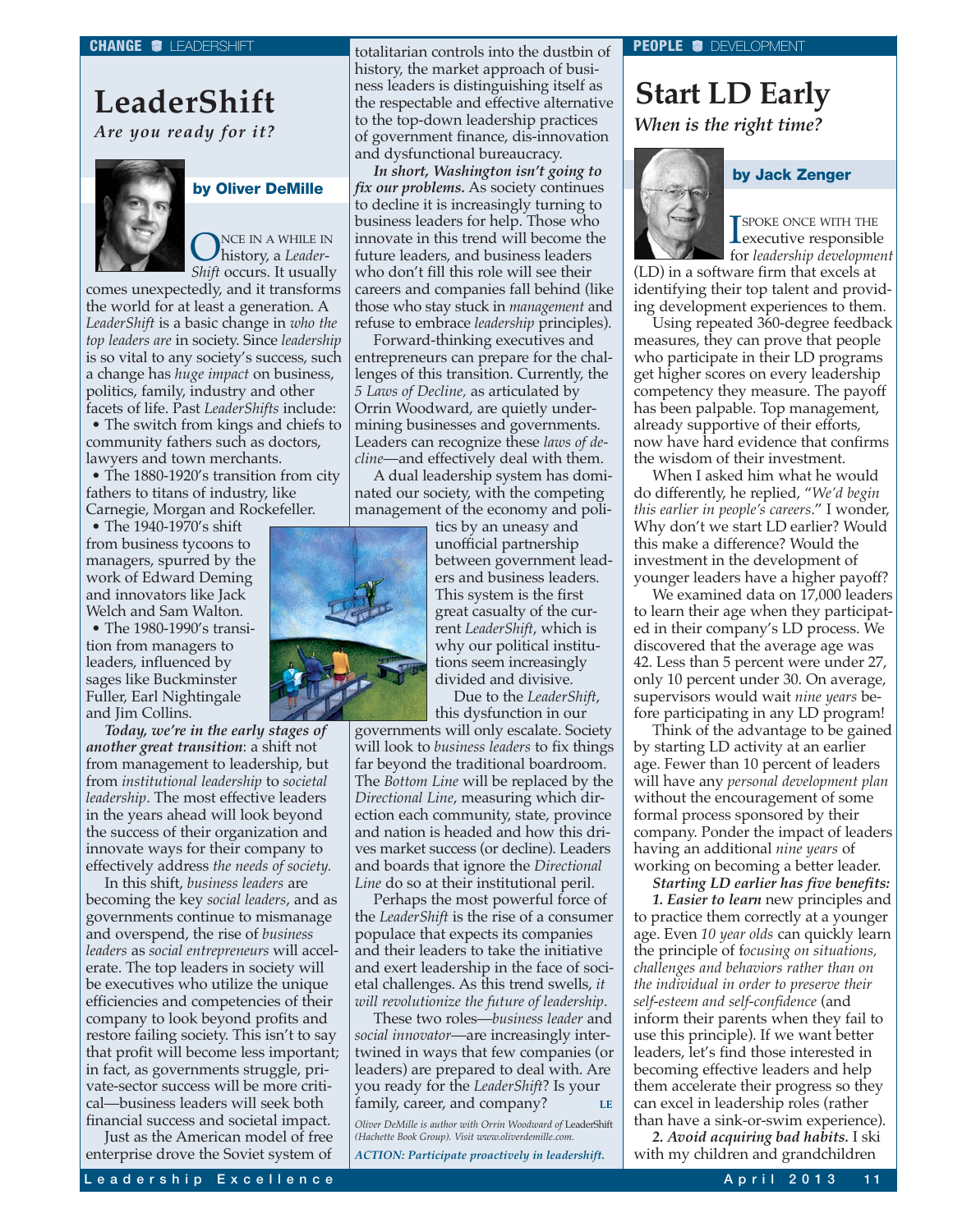<span id="page-12-0"></span>who learned to ski *at early ages* (I learned at age 41). They learned the basics early and well (*no bad habits*). People who have *excellent instruction at a young age* tend to perform at a higher level.

*3. Longer time to practice.* Practice makes perfect—*if done correctly*. Practicing bad habit ingrains them deeper. Simply practicing does not automatically create excellent skills. *Deliberate, focused* and *productive practice* makes perfect. *Perfect practice makes perfect performance*. Experts are created by starting early, having a guide or coach, and practicing about 10,000 hours.

*4. The organization benefits from improved skills.* Young managers practice leadership from day one. They are in the role, often in a *sink-or-swim mode*, rather than *deliberate, focused practice*. From day one, habits form. Attitudes are created. Practices coalesce. Everyone wins if the LD process starts when they are selected for management!

*5. The longer we wait, the less success we're likely to have.* People ask me, *With all the money and effort being spent on LD programs, why don't we have better leaders?* Often we simply wait too long to develop their skills. It may be possible to *teach old dogs new tricks*, but it's more difficult over time.

Here's my specific proposal.

*1. Emphasize promotions from within.* These promotions tend to fare better than bringing people in from the outside. At times it's the right thing to do, but it's more risky and expensive. Programs that identify those with leadership potential and provide that development clearly pay off.

*2. Focus more on Gen Y (born from 1977 to 1998).* Today we devote 3/4 of our development effort to Gen X (born from 1955 to 1976) and 20 percent on Gen Y. We would be wise to invest more in developing Gen Yers. Why? They have the highest scores on *driving for results*! On *Collaboration and Teamwork*, they rank at the 60<sup>th</sup> percentile (*higher* scores than older generations). And, they received the highest scores on *Innovation* and *Self-development*.

Nay-sayers argue that LD investments in young managers are lost when they move on. However, the organization gains from *better performance* while this person is employed; the odds of talented people leaving diminishes if they feel they're progressing; and, our talent pool in society improves. In this case *the rewards far exceed the risks*.

*Jack Zenger is a partner in Zenger/Folkman and co-author of* How to Be Exceptional: Drive Leadership Success by Magnifying Your Strengths. *Visit [www.zfco.com.](http://www.zfco.com)*

*ACTION: Develop leaders at a younger age.*

**Primary Motivation**

*Discover what drives others.*



 $A^{\text{SAN EXECUTE COACH}}$ 

leaders that they can't *figure out* their boss or colleague. They experience the *end result* of the interaction, but can't explain what is driving the behavior—and struggle to relate to, work with, understand, influence or build a solid relationship. They're frustrated, and don't even know why.

They're missing the core insight that explains their coworker's attitude or behavior. I call this *primary motivation*.

We're all centrally driven by a dominant attribute that determines much of our behavior. Our *primary motivation* is that underlying value, belief or perception that most of our actions true back to; our behavior can be explained and interpreted by our strict adherence

to this one motivator. Discovering the primary motivation for the people around you can make the difference between thriving and losing your way.

The key question is not *what*, it's *why*. When my clients share stories of not connecting with coworkers, I ask: *Why do you believe*

*they're acting this way?* The goal is to get them thinking about the underlying motivation. I want them digging deeper to the core of this behavior, position or attitude. *Why are they doing this? Why have they taken this stance? Why are they giving off this vibe?*

If you can identify your colleague's primary motivation, you can interpret, adapt and relate to them successfully.

#### Three Common Motivators

Common work motivators include *job security, advancement, recognition, achievement, compensation*, and *a sense of belonging*. In particular, people seem to experience three of these motivators.

*1. Security.* Individuals motivated by *job security* generally don't like to take risks, challenge the status quo, or push for change. They'll do anything to stay employed, including keeping a low profile so they don't rock the boat. *2. Recognition.* Some people are motivated by *recognition*, the spotlight;

they want (and crave) attention. They need *constant recognition* for their efforts and most of their behavior is geared toward getting credit for *anything* they're involved in. If you believe this is the primary motivator for a peer, look for ways to ensure they get recognition for partnering with you. Be aware of what motivates them, and acknowledge them for their efforts.

*3. Advancement.* This motivator goes beyond *wanting a promotion*, or *climbing the corporate ladder*. Sometimes it's more subtle, as with people who are overly concerned about their positioning on the team, or focused on becoming the boss's favorite. This is a *dangerous motivator* because it can lead to dysfunctional behavior, and impact everyone on the team. If you suspect that a colleague is motivated primarily by becoming the boss's favorite (at your expense), exercise caution, and try to coach your coworker into becoming a better team player.

#### Positive Motivators

Of course, not all primary motivators have negative undertones. Most people have *honorable core motives*.



They're driven by a desire to help others, or to achieve great results. Others just enjoy being part of a winning team, or are simply motivated to do their best work, each and every day.

Regardless of whether their primary motivation is devious or noble, it helps to figure out *where your co-*

*worker's behavior is ultimately grounded.* Gaining this insight will help you manage your boss more effectively or coexist with a peer. The secret is to *look beyond the behavior* and *determine what is lying underneath*; figuring out their primary motivation can explain much of their behavior, and may unlock other tactics. You won't always diagnose the primary motivation perfectly, but you'll likely be fairly accurate.

*Also, identify the primary motivation for your behavior*. Honestly articulate *what's driving your behavior.* If you're comfortable with what it is, let it continue to guide you. If you don't like what you see, adjust your goals and means of achieving them to something more principled. You just might like the changes you see in your behavior. **LE**

*Steve Arneson, Ph.D., is a leadership coach, speaker, President, Arneson Leadership Consulting and author of* Bootstrap Leadership: 50 Ways to Break Out, Take Charge, and Move Up*. [www.arnesonleadership.com;](http://www.arnesonleadership.com) [steve@arnesonleadership.com.](mailto:steve@arnesonleadership.com)*

*ACTION: Identify your primary motivators.*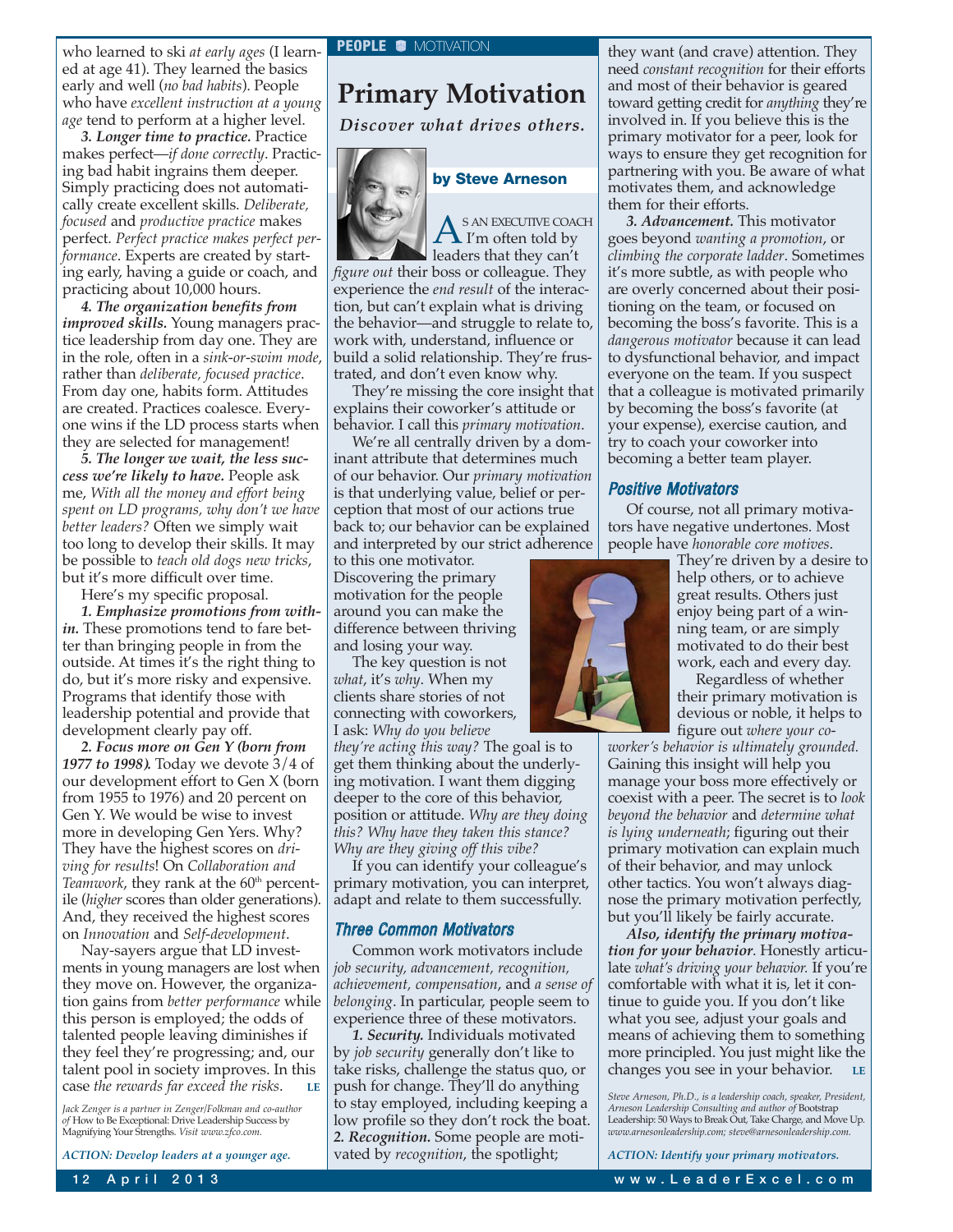## <span id="page-13-0"></span>**Balance of Power**

*Lions and lambs lie together.*



## **by Linda Kohanov**

OVER 100 YEARS AGO, a *budding naturalist* noticed that *mutual*

*aid* was a major factor in determining fitness for survival. Pyotr Alekseevich Kropotkin, an early fan of Darwin's theories, led research expeditions in Siberia and Eurasia, planning to add his observations to the scientific literature on evolution. But soon, he was confused and sorely disappointed. "I failed to find that bitter struggle for the means of existence, *among animals belonging to the same species*, considered by most Darwinists as the dominant characteristic of the struggle for life, and the main factor of evolution."

He was even more disturbed by the fast-growing relationship between Darwinism and sociology, emphasizing that he "could agree with *none of the works*. They all endeavored to prove that man *may* mitigate the harshness of the struggle for life between men; but that the struggle for the means of existence, of every animal against all its congeners, and of *every man against all other men*, was *a law of Nature*." In his experience, this *potentially destructive view* "lacked confirmation from direct observation." He cited hibernation, food storage, and seasonal migration as instinctual efforts to *avoid* competition. He emphasized that adult herd animals were dangerous prey. But the sheer numbers of non-predatory species living peacefully with each other was even more of a revelation to the Russian prince.

*An over-simplification of Darwin's survival of the fittest concept is still used to justify predatory business practices* and political movements, causing me to update my perceptions—and language—regarding the relationship between predator and prey. I began to study the benefits of *non-predatory power*, an *emotionally and socially intelligent form of leadership*, realizing that my staff and clients no longer had to associate strength, bravery, and protection with carnivorous metaphors.

A dramatic YouTube video, *Battle at Kruger*, captures an altercation between lions and water buffalo. A bull, a cow,

and their calf walk toward a watering hole. Several massive cats leap out of hiding and race toward the calf, pulling her down with such momentum that she skids down a hill and plunges into the pond. There a crocodile tries to steal this convenient meal away.

Working together, several waterlogged lions drag the bovine back to shore. Yet just as they're about to take that fatal bite, her parents return with reinforcements—an angry mob of about 50 buffalo. One nervy bull leaps forward and scoops a lion up with his horns, tossing her six feet in the air. The rest of the herd gains leverage as a

result, scattering lions in all directions, surrounding the now standing calf.

This video documents sophisticated nonverbal coordination between herbivores, with concern for a single youngster motivating the kind of *altruistic courage* we would call *heroic* in humans. Clearly, adult herd animals are not the

dim-witted, *cowardly weaklings* they've been made out to be by philosophers and scientists who over-identify with their own predatory tendencies.

## Horse Sense

Natural herd behavior illustrates that *power doesn't have to be ßharsh, exploitive, oppressive, or short-sighted when we temper ambition with well-timed acts of mutual aid and competition avoidance*. People are *omnivores* with characteristics of both *predator* and *prey*. The Bible prediction that "the lion shall lie down beside the lamb in paradise" points to a balanced human psyche in which *the predatory aspect* harmonizes with a *gentler wisdom*.

In competitive businesses, we need to cultivate the skills associated with mature, fully empowered, nonpredatory animals. The *horse* is a prey animal willing to endure the horrors of war and uncertainty of the unknown.

Many innovative leaders exercised courage, charisma, poise, endurance, and conviction through lifelong associations with silent, nonpredatory tutors. Alexander the Great, the Buddha, Genghis Khan, Joan of Arc, George Washington, Katherine the Great, Geronimo, Winston Churchill, and Ronald Reagan were accomplished equestrians who had close relationships with spirited, arguably heroic horses. Their mounts required—and fostered—an almost supernatural level of leadership presence capable of motivating others to face outrageous odds and create innovative, highly ambitious empires.

At the same time, training and caring for horses demanded an understanding of how to *tap* resources without taxing them. In the process, some leaders adopted, then adapted, nonpredatory behavior to deal more effectively with human beings. George Washington's ability to stand up to a larger, better trained, exceedingly wellfunded, intensely predatory British army rested on a *physically* and *emotionally* heroic form of nonpredatory power. "Let your heart feel for the affliction, and distress of everyone," he advised. In Washington's courageous

presence during the war, people endured incredible hardships because they *knew* he cared.

#### The Lion and the Horse

*Insulated from nature, modern civilization treats people more like machines* than sentient beings while *overemphasizing* predatory power. Hence, *creative,*

*empathetic innovators* are sometimes reluctant to step into *leadership roles*. Yet our troubled organizations need them.

We need to curtail rabid conquest and growth in favor of a *co-creative, mutually beneficial balance* with *nature* and *neighboring tribes.* Setting strong boundaries with aggressive herd members, leading, and negotiating with, even fighting, predators—can be achieved with *non-predatory approaches to power*.

Awareness is a first step: When promoting or hiring new leaders, notice how often the various candidates use predatory modes of thinking and behaving. Select people who exhibit *power and expertise* combined with *nonpredatory tendencies*. Here's how these power principles play out in nature:

*• Predatory Power* nourishes self at others' expense; values territory over relationship; fights to the death; culls the weak; hides vulnerability; rules through intimidation; escalates fear; has a *competition/conquest* orientation.

*• Non-Predatory Power* supports individual and group needs *simultaneously*; values relationship over territory; stops fighting when aggressor backs off; shields the weak; leads through experience and curiosity; calms and focuses others during crisis; conserves energy for emergencies; has a *cooperation/mutual aid* orientation. **LE**

*Linda Kohanov is the author of* The Power of the Herd *(New World Library). Visit [www.NewWorldLibrary.com.](http://www.NewWorldLibrary.com)*

*ACTION: Balance predatory/nonpredatory power.*

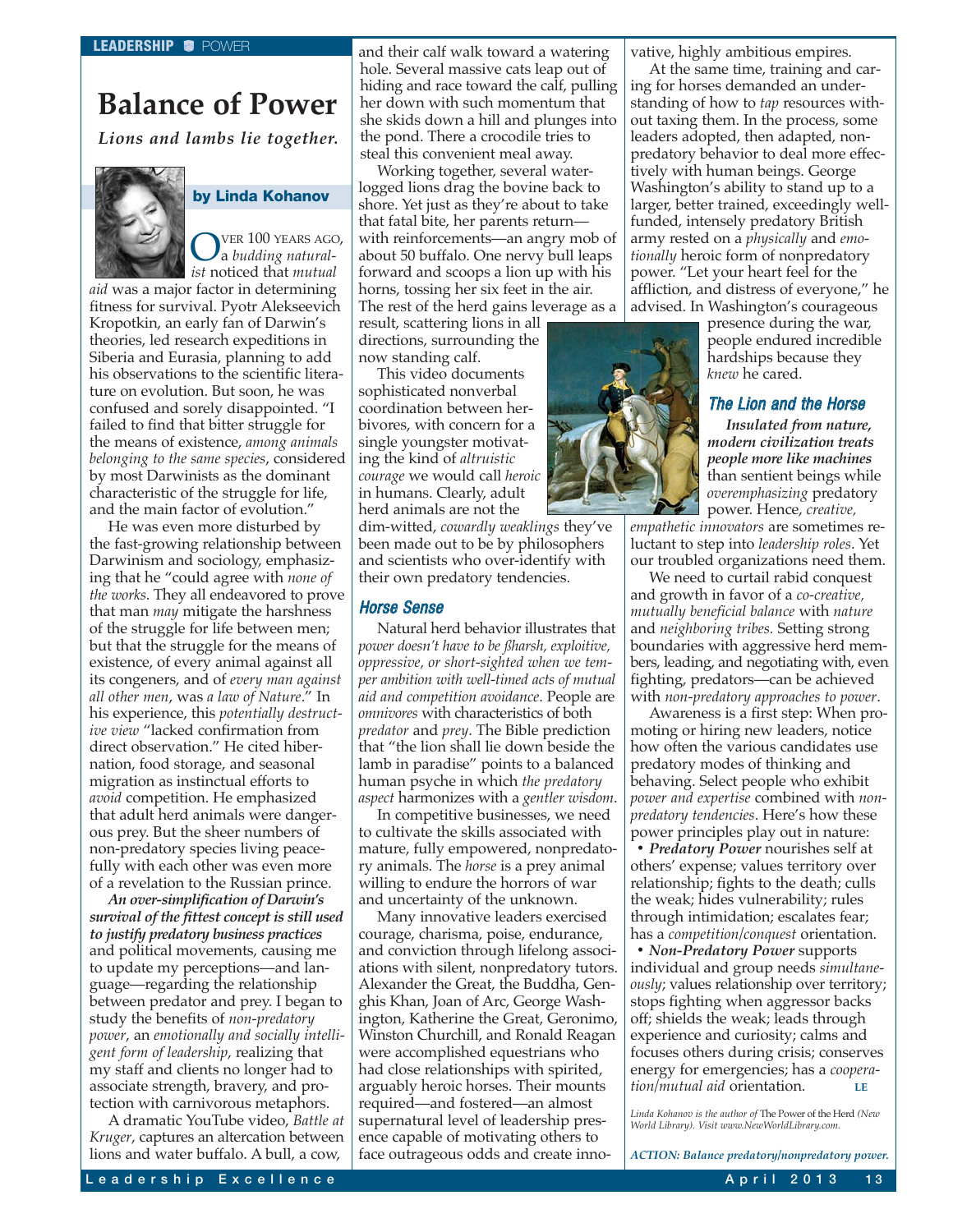## <span id="page-14-0"></span>**Turnaround**

*Why, how to take one on.*



 $A^{\text{s}}{}^{\text{I'VE TOLD EMPLOY-}}$ accepting the role of

CEO, there is no greater challenge in business than carrying out a turnaround. But there is also no opportunity as exciting as working to restore one of the most iconic companies in the world. It's why I took the job.

*Turnarounds happen from the inside out.* This starts with peoplefrom the way we manage the business to how we communicate to how we serve our customers.

During my first full year as CEO, I've used every opportunity to lay out the *principles* to help drive the changes we need to make. These principles are neither new, nor surprising. They are, however, critical to creating the conditions in which a successful turnaround can occur.

*It starts with execution.* When I started, HP was suffering from the classic problem of having costs out of line with the company's revenue trajectory. No organization can turn itself around if it is failing in the basic blocking and tackling of business. We've brought

stability back to the business through a range of actions, including improving operations, implementing an aggressive cash management program and putting in place clear strategies across the company. My message to our top leaders is simple: Results matter. Hit your numbers.

*Run to the fire, don't hide from it.* After years of constant changes in leadership and inconsistent strategies, one of my first priorities was to bring a sense of accountability back to the business and empower our employees. When it comes to fixing what's not working and focusing on what is, I don't want excuses. I want action. I don't hesitate to call our teams to inspect a situation I see. I'll always ask why we won, why we lost and what we could have done differently.

*Transparency and credibility.* When I say "no excuses," that goes for me and the entire organization.

Credibility among investors, customers and employees hinges on an ability to admit mistakes and to tell it like it is. A failure to provide an accurate picture of a situation also slows down your ability to capitalize on an opportunity or fix a problem. We took transparency to heart when we provided a frank **by Meg Whitman by Rose Fass**assessment of the challenges facing HP and laid out our multi-year strategy at a Security Analyst Meeting in October, 2012. While we knew the event wasn't going to generate the prettiest headlines, we wanted our stakeholders to have a clear understanding of the journey we are on.

*Communication, communication, communication.* HP's founders built a reputation for being immersed in the business, constantly walking around offices and labs to engage with employees and ask questions. I encourage our leaders to lean on the side of over communicating. Don't assume your teams or customers know what's going on. Visit your people. Stop the emails and actually talk. Early on at HP, I made the decision to move our executives, including myself, out from offices and into cubicles. The message was simple: we have to communicate

and collaborate as one HP if we are going to succeed.



*Be a leader.* This last point won't break new ground, but it's the most important: it is incumbent on every single leader at a company to actually lead. Employees read body language and care about leadership. That holds true for customers. Simply

put, you don't stand a chance if you don't have the will to win.

Recently, we gathered the company's top 1,000 leaders for a leadership meeting in Anaheim. The *passion* and *enthusiasm* I saw there for the company was palpable. I left more energized and confident about our future than ever.

For any leader looking to drive change, my message is the same: There are no shortcuts. Success depends on consistency of leadership, focus, execution and most importantly, great products and services delivered in the way that customers want to buy them.

At HP, we're already seeing tangible proof that the steps we have taken are working, but we have much more to do on the multi-year journey ahead of us. I plan to provide ongoing updates on HP's progress on our turnaround. **LE**

*Meg Whitman is CEO at Hewlett-Packard. Visit [www.hp.com.](http://www.hp.com)*

*ACTION: Dare to take on a turnaround.*

## **Leaders of Change** *What breed of leader are you?*

**D**IFFERENT TIMES CALL ers: leaders in times of

peace; leaders in times of trials, chaos, and war; leaders who maximize a time of economic progress; and leaders who lead their people through challenging recessions or a national crisis.

In business, some *visionary leaders* bring a new vision to companies and customers—they inspire others to follow their dream. Other *stabilizer leaders* follow the visionaries and run companies they leave behind, bringing *consistency* and *stability* after transformation.

*Change agent leaders* surface in times of transition to lead a transformation from *what was* to *what will be*. They know that something has to change, and they lead that change to transform their enterprise. They may not have a new vision, but they have a different path to achieving the vision. They can look a disaster in the eye and know that they can make a difference. They can take a country through war or a company through bittersweet change. They make decisions that upset the status quo—that may not be popular in the short term, but guard against mortgaging the future they need to create. They are brave souls and have the courage to *stand by their convictions*.

Change can be planned or thrust upon you—as a country, when an attack premeditates a war; in a business, when a new technology threatens to make you obsolete. A *change agent* steps up and takes this on when few others are willing to step up. Their credo: *If something needs to change, and you don't step up, then I will step in.*

*Most people are not ready for change.* In difficult times, they might hope for change, fear it, or deny that it will ever come—but *they are not prepared for it.* It requires someone who will lead through the chaos of transformation. The *change agent* leader doesn't *tell* people what to do, but shows them by demonstrating, "I'll go first!" and heads into that fire.

Leaders of change know that it can be *lonely at the top*. They can live with the isolation that often comes with a messy transformation. They often have an inner sanctum—a few supporters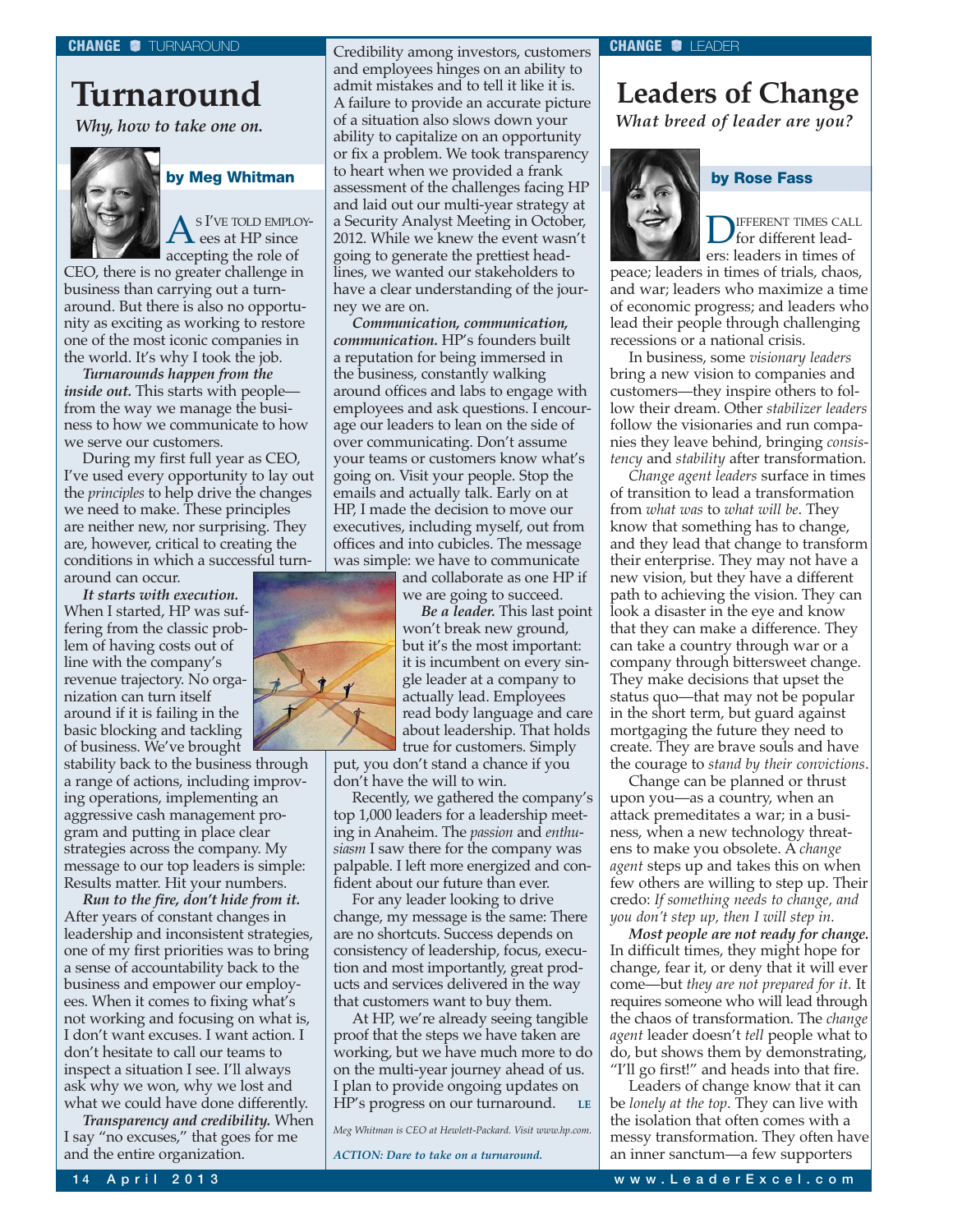<span id="page-15-0"></span>whom they can trust. But, ultimately, **PERFORMANCE C** CLARITY these leaders know that the decision is theirs to make—and they make it.

One leader who fits the description is *Winston Churchill*, Prime Minister of Britain, who led his country through the Second World War. He epitomizes the leader who surfaces in times of change. He once said, "If you are going through hell, keep going." This statement symbolizes the pain and the triumph of leading through change.

Churchill wasn't classically charismatic, but he was a gifted orator who understood *the power of conversations* and how to use that power to lead his people through difficult times. He inspired a nation with his no-nonsense, straightforward, decisive style.

Conversation is the single greatest success factor in change. Every aspect leads back to it: the market leadership of the company, the leadership of the company, brand loyalty, and customer experience. Companies lose billions of dollars each year over *chocolate conversations*. Often we *think* we're having the same conversation—only to find out that people walk away with a different perspective of what was said. *Chocolate* is a proxy for key conversations that get misinterpreted and result in unintended consequences—misdirection, poor execution, and lost opportunity. Executives need to learn how to lead change by transforming *conversations* to deliver *bottom-line results*.

*Churchill was both clever and courageous*. He lived with the isolation that comes with making difficult decisions. After the war, Churchill was defeated as Prime Minister in favor of Anthony Eden, a stabilizing leader; however, history credits Churchill with securing civilization with his powerful presence. He had the resilience and fortitude to stay the course, to stay on message. In fact, he *became* his message—he embodied his message: *"We shall not flag or fail. We shall fight in France, we shall fight on the seas and oceans, we shall fight with growing confidence and growing strength in the air, we shall defend our island, whatever the cost may be, we shall fight on the beaches, we shall fight on the landing grounds, we shall fight in the fields and in the streets, we shall fight in the hills; we shall never surrender."*

Change agents shift the mindsets of the people and get them to take action. Everything else is noise in the system.

I ask: *What breed of leader are you?* **LE**

*ACTION: Be a courageous leader of change.*

## **Clarity Is the Cure**

*for most corporate dysfunction.*



## **by Chatham Sullivan**

TURF WARS, LOW MOR-<br>ale, bad politics, and misguided strategies:

these kinds of dysfunctions and messy people problems consume too much of a leader's time. When these issues become chronic and pervasive, it's a tell-tale sign that something more fundamental is broken. The organization has lost sight of its purpose.

Beyond making money, every company has a purpose. Every company exists for a reason; it exists to solve a particular kind of problem in the world. Whether you are a pharmaceutical company carving out a unique way to treat patients or a global retailer satisfying a particular consumer

desire, your market, your customers, and the people in your organization need to clearly know what the business is about. Just like individuals, companies must know "who" they are, what they're doing, and why it matters.

In the face of conflicting visions and tough decisions that will have pro-

found political, personal, and cultural consequences for the organization, leaders often flinch. As a result, their most carefully crafted strategies misfire, morale sags, and competitive advantage melts away.

## Leader Must Do Three Things

To help an organization gain clarity on their purpose, leaders must do these three things:

• *Get clear about purpose:* Purpose isn't a slogan or set of values. Purpose is strategic. It captures the reason the company exists by articulating the problem for which the company is the solution. It is an interpretation of what the world is about, what an important problem it is, and how you solve it. Think about Apple's simple elegance in the clunky world of undifferentiated devices. Or, Whole Foods offering of organic, sustainable and nutritious food in a world of big industrialized agriculture. In each case, the company is righting what it sees as a wrong in

the world. It has a vision that it is willing to put its neck out for and for which you deserve the opportunity to make money.

• *Make the tough decisions:* Purpose is discriminating. To do one thing well you have to forfeit being other things. To do A you must give up B. Most leaders and companies try to be many things to many people, hedge their bets, and compromise. They end up without purpose and fall into the murky middle, a kind of no man's land in the market that confuses customers and drives the organization crazy. Choosing A over B is an almost existential question for a business because it means that the organization is willing to accept the tradeoffs, risks, and the loss of being one thing over another thing.

• *Embrace the tradeoffs and the anxiety that goes with it:* Leaders often want to soft pedal the risks of choosing. But, what makes a clear purpose so powerful is that it means letting go over other things like killing off noncore products, confronting powerful

> colleagues who stand to lose if the purpose were more sharply defined, and speaking uncomfortable truths about the business.

Defining purpose isn't just a rational strategic decision, but a visceral coming to terms with what it means to say *yes* to one thing and *no* to another. It sounds so simple, but it's

the hardest thing to do when you occupy any leadership position.

## What's to be Won

Purpose is the lifeblood of business. Internally, purpose provides your organization with its motive and vital force, the organizing principle that gives order, meaning, and a sense of community to the culture.

Purpose is equally critical in the marketplace. Clarity of purpose enables customers to understand the unique value of your products and services versus their other options. In the market clarity generates value while confusion destroys it.

The bottom line is this: there are tremendous gains to be had to an organization that makes the pivotal choice about its purpose.

*Chatham Sullivan is an organizational psychologist, a partner at Pivot, a strategic leadership boutique, and author of* The Clarity Principle*. Visit [www.pivotleadership.com,](http://www.pivotleadership.com) Twitter: @pivotleadership.*

*ACTION: Gain clarity on your purpose.*

*Rose Fass is CEO of fassforward consulting group and author of* The Chocolate Conversation: Lead Bittersweet Change, Transform Your Business *(Bibliomotion). Visit [www.www.fassforward.com.](http://www.www.fassforward.com)*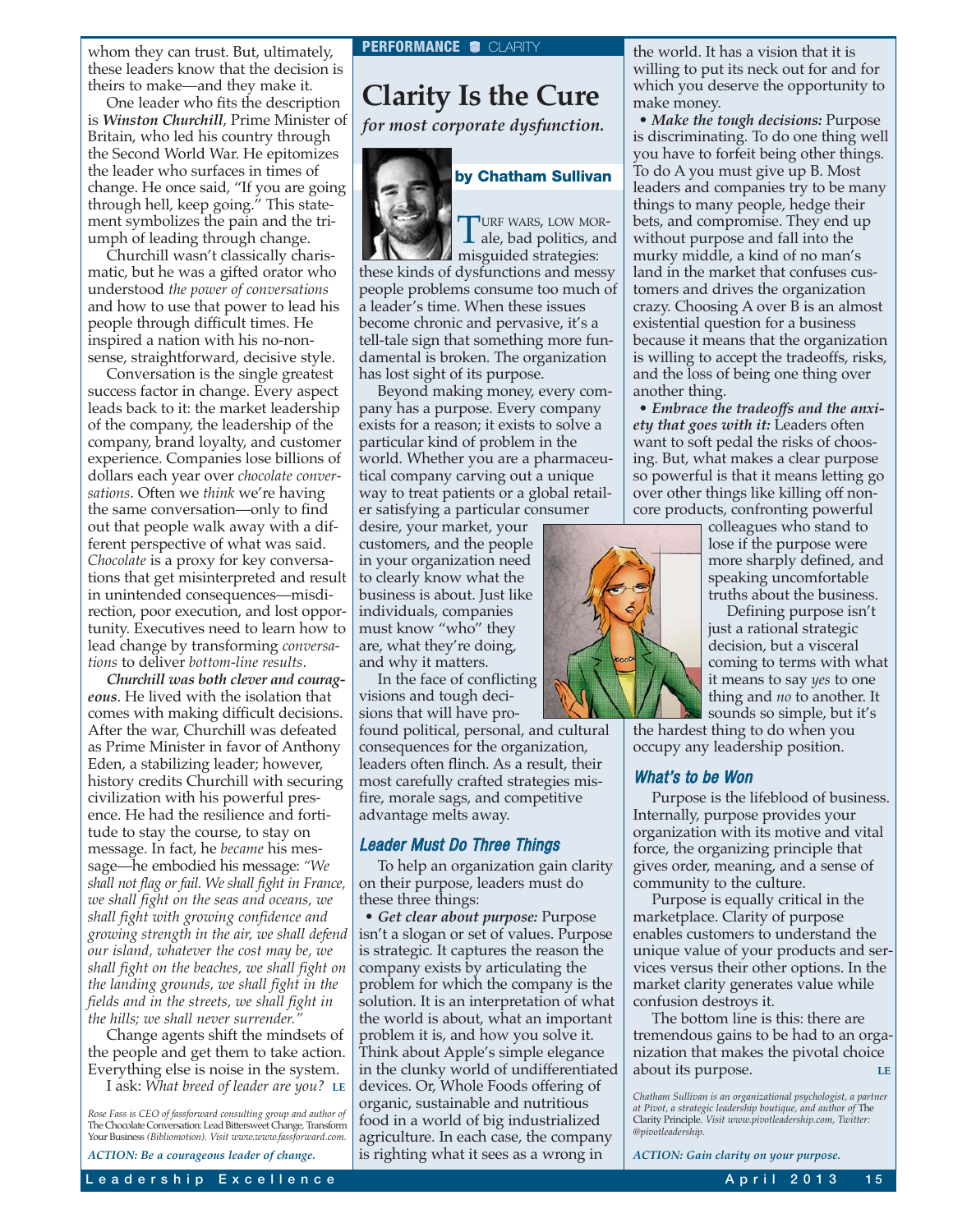# <span id="page-16-0"></span>**The Advantage**

*Gain organizational health.*



**by Patrick Lencioni**

**ORGANIZATIONAL**<br>health (OH) is about functioning

effectively by building a cohesive leadership team, establishing clarity among leaders, communicating that clarity to everyone, and having enough structure to reinforce that clarity.

The health advantage is massive: companies get more done in less time; they avoid losing their best people; they identify problems earlier and solve them faster; they beat rivals who waste time, money and energy infighting, which drives away good employees and customers. To gain OH, practice these *four disciplines*:

*• Discipline 1: Build a cohesive leadership team.* Without an aligned team at the top, your firm won't reach its full potential. Ensure the right people are sitting on the executive team and the number of members is 12 at most. Team members must commit to themselves and each other to do the ongoing work required to develop and maintain a high-performing team (avoid the *five dysfunctions*).

*Review this Discipline checklist:* 1) The leadership team is small enough (3 to 10 people) to be effective. 2) Team members trust one another and are genuinely vulnerable with each other. 3) Team members regularly engage in productive, unfiltered conflict around key issues. 4) The team leaves meetings with clear, active, specific agreements around decisions. 5) Team members hold one another accountable to commitments and behaviors. 6) Members of the leadership team are focused on *team number one*, meaning that they put the collective priorities and needs of the organization ahead of their own departments.

If two or more of these statements are false, address your *team dynamics. • Discipline 2: Create clarity.* Create alignment at the executive level to build and maintain OH. Employees become frustrated when they have to navigate the politics and confusion caused by leaders who are misaligned. Even the slightest bit of daylight between executive team members can

damage employees below.

*Address and answer these six critical questions* (and eliminate all discrepancies among team members): 1) Why do we exist? The answer will yield a core purpose, or fundamental reason the company is in business. 2) How do we behave? This question examines behaviors and values required for success. 3) What do we do? This answer provides a simple, direct explanation of the business. 4) How will we succeed? This question requires the team members to develop a strategy. 5) What is most important, right now? The answer establishes a unifying thematic goal and action plan. 6) Who must do what? This question addresses roles and responsibilities.

*Review this checklist to assess your*

*need to address the six questions:* Members of the leadership team know, agree on, and are passionate about the reason that the organization exists. 2) The leadership team has clarified and embraced a specific set of behavioral values. 3) Leaders are *clear and aligned* around a strategy that helps them define suc-

cess and differentiate from competitors. 4) The leadership team has a clear, current goal to rally around and feels a sense of ownership for that goal. 5) Members of the leadership team know one another's roles and responsibilities and are comfortable asking questions about one another's work. 6) Elements of the organization's clarity are concisely summarized and regularly referenced and reviewed by the leadership team. If two or more of these statements are false, address the six questions that define clarity.

*• Discipline 3: Over-communicate clarity.* Once a leadership team is cohesive and clear around the six critical questions, they need to communicate the answers to employees over and over again. People are skeptical about what they hear unless they hear it repeatedly over time. For messaging to be consistent and absorbed by people, the leadership team can employ four communication strategies: 1) *Commitment clarification.* This strategy requires meeting discussions and decisions be reviewed for alignment and buy-in before being communicated. 2) *Cascading communication.* This provides a structure for personally disseminating information. 3) *Top-down communication—*this common communication flow needs to be consistent and supported by other communication vehicles; and 4) *Lateral and upward communication.* Acknowledge and leverage these communication methods without being too formal or prescriptive.

*Review this checklist to assess your need to work on communicating clarity:* 1) The leadership team has clearly communicated the six aspects of clarity to all employees. 2) Team members regularly remind the people in their departments about those aspects of clarity. 3) They leave meetings with clear and specific agreements about what to communicate to their employees, and they cascade those messages quickly after meetings. 4) Employees are able to accurately articulate the organization's reason for existence, values, strategic anchors, and goals. If two

> or more of these behaviors don't exist, revisit your communication strategy.

*• Discipline 4: Reinforce clarity.* To be healthy, clarity must become embedded into its culture. All human systems must reinforce the answers to the *six critical questions* to keep them alive and ingrained in the organization. *Systems* in the fol-

lowing areas need to tie to the six questions: Recruiting and hiring, managing performance, compensation and rewards, and real-time recognition. Systems should be flexible, not overly bureaucratic, and reflect and reinforce the uniqueness of the enterprise culture and operations.

*Review the checklist to see if you need to address the human systems:* 1) New hires are carefully selected based on company values. 2) New people are taught about the six elements of clarity. 3) Managers have a simple, consistent system for setting goals and reviewing progress with employees. 4) Employees who don't fit the values are managed out; poor performers who do fit the values are coached. 5) Compensation and reward systems are built around the values and goals of the organization. 6) If two or more of these statements don't ring true, address your humans systems.

## Example: The New Pope

The events surrounding the election of Pope Francis remind me of the three qualities that all leaders must possess:

*• Sacrifice.* Right after being elected, a new pope goes to *The Room of Tears* the place where "new popes have often been overcome with emotion at the thought of the heavy burden that has been given them." We don't generally

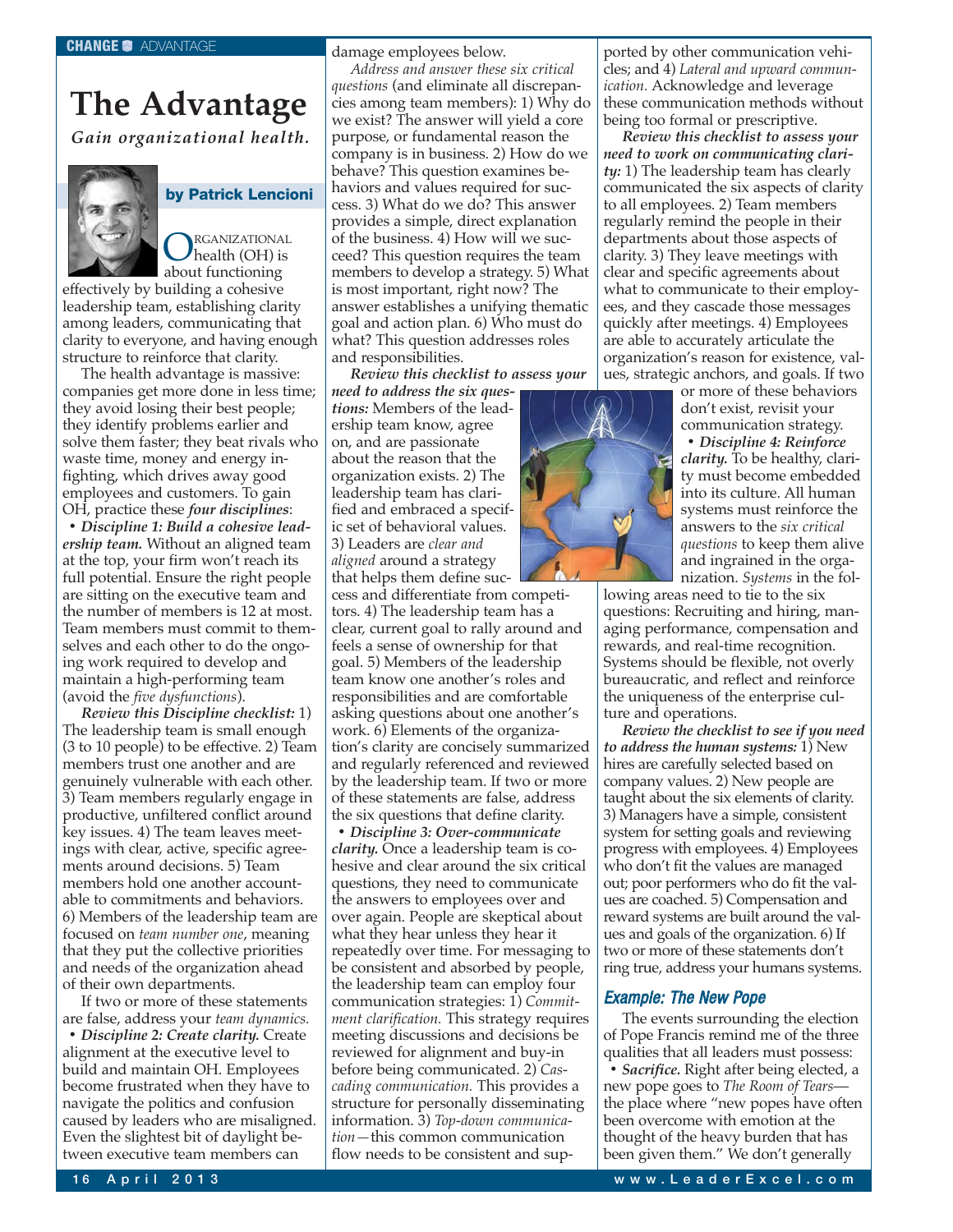<span id="page-17-0"></span>imagine a newly hired or promoted **CHANGE C**LEADERSHIP CEO going into a room for solitary recollection or emotional processing, but it would make sense. After all, becoming a leader should involve weighty discernment and great responsibility. What could be more appropriate than taking time to come to terms with all that? Perhaps all new leaders should find their Room of Tears.

*• Humility.* Pope Francis, then *Cardinal Bergolio*, had stated before the Conclave started that *he didn't want to be elected Pope*. His predecessor, Benedict XVI, made the same comment before his election in 2005, as have others. But when told about Pope Francis' comment, one reporter rolled his eyes and said, "Well, he may have said it, but I'm not sure I believe it. Can you imagine being the EVP of a company for years and then saying that you don't want to be CEO?" The reporter was suggesting, or assuming, that leadership comes about because of personal ambition and individual achievement, rather than humble service and acceptance of responsibility. *This is how most people see leadership*. The world would be a better place if more of its leaders accepted responsibility reluctantly and humbly, rather than clamoring for it and for the accolades that come with it. This would shift the emphasis of leadership away from *leaders themselves* and toward *the people they serve*. My high school teacher, Mr. Fanucchi, once commented, "The only person who should be president of the United States is *someone who doesn't want to be*." To me it made perfect sense when Cardinal Bergolio said *he didn't want to be elected* on the eve of becoming Pope Francis.

*• Selflessness.* All of the Cardinals immediately defer to their new leader, a man who was one of their peers just moments before. It is often difficult when a peer is suddenly elevated to a position of leadership, and I've never understood why this seems easier for a new pope and his former peers. Then it hit me: *the Cardinals don't see the new Pope as having won a contest, but rather as accepting a daunting responsibility*. Pope Francis even asked his friends and colleagues from Argentina *not to attend* his inaugural Mass and ceremony in Rome, but to use the travel money to attend to the poor. It's testimony that this man sees his role as *a duty to be humbly fulfilled*. May we come to see our *positions of leadership* in the same, selfless way. **LE**

*Pat Lencioni is author of* The Advantage. *Contact The Table Group at 925-299-9700 or email [speaking@tablegroup.com.](mailto:speaking@tablegroup.com)*

*ACTION: Gain organizational health advantages.*

# **Moving Mountains**

*Major change is no cakewalk.*



**by Howard M. Guttman**

O*NE CANNOT MANAGE change*, Peter Drucker wrote. "One can only be

ahead of it. In a period of upheavals, change is the norm. But unless it's seen as the task of the organization to lead change, *the organization won't survive.*"

Since at least the 1980s, many senior executives have tried to get ahead of the change curve and transform their organizations to meet a complex and demanding future. The results have not been encouraging. Upward of *70 percent* of change efforts fail to achieve goals.

To understand why the approach to change taken by *hierarchical organizations* doesn't succeed, consider the *polaropposite approach* to change in High Performing Organizations (HPOs).

*1. The vision is a high-performance, horizontal one.* Rather than trying to

bolt change initiatives onto slow, risk-averse hierarchical structure, with its topdown decision making, silos, and limited accountability, HPOs eliminate silos, distribute decision making, and create a sense of *WE accountability* and *collective ownership* at all levels. Leaders in HPOs transform the *senior team* into *like-minded, high-per-*

*forming leader-players*.

*2. The goal is squarely on business results.* Change *per se* is not a key objective of HPOs. The fuel for the effort is a significant business challenge that must be met. What matters is accelerating performance to achieve better results.

*3. The focus is on tight targeting.* HP leaders shy away from big-bang initiatives aimed at transforming the entire organization relatively fast. They set their sights on *the performance and interaction of teams* and their members. Since teams are the basic work unit of the modern enterprise, the transformation process must *start with them*. Transform teams, starting with senior management, and *business results follow.*

*4. The emphasis is on building momentum.* The HP approach to change begins with the senior team. Once they are aligned, transformation becomes apparent in the behavior of team members—in how they view themselves and engage one another. As you align teams—tier to tier and team to team you create *how do we get into the club* momentum. The *entire organization* becomes a HPO entity.

To assess *how much change is required* to move toward the HPO model, examine three areas. How close are you to achieving these characteristics?

#### *Area 1: Leadership*

• The old leader/follower paradigm is replaced by the idea *everyone is a leader*.

• Leadership behaviors—directing, coaching, collaborating, delegating are *adjusted* to meet *team members' needs.*

- Leaders have put aside the story that they alone get paid to make decisions.
- Leaders insist that team members hold them accountable for results.
	- *Area 2: Teams*
- Teams are guided by *measurable goals*. • Team goals/priorities are aligned
- with the business strategy.
- Roles and responsibilities are clear.

• Wins for the team and organization supersede personal or functional wins.

• There is an agreed-upon process for *making decisions* and *resolving conflict*.

• Team members hold one another and the leader—*accountable for results*.

*Area 3: Organizational*

*Effectiveness*

• Structure, systems, and processes—especially those relating to *information flow*—support interdependent decision making.

• Rewards go beyond *individual achievement* to reflect *team accomplishment*.

• There is a meritocratic. results-based culture that values *transparency, collaboration, discussion, debate*.

• There is an omnipresent urgency to resolve issues fast and effectively.

• The *learning environment* values skill acquisition, risk taking, and innovation.

*Major change is no cake walk*. It flies in the face of fear, resistance, comfort zones, and the entrenched conservatism of hierarchies. The magnitude of the task depends on your assessment of the three critical areas. HPO leaders know that *the only way to move organizational mountains is to create a compelling horizontal vision, tying change squarely to business results, targeting and pacing it, and building momentum so that change sticks*. It's the best way to lead change and survive going forward. **LE**

*Howard M. Guttman is principal, Guttman Development Strategies ([www.guttmandev.com](http://www.guttmandev.com)), specializing in creating high-performance organizations and teams through senior team alignments, executive coaching, and leadership development.*

*ACTION: Assess yourself in these three areas.*

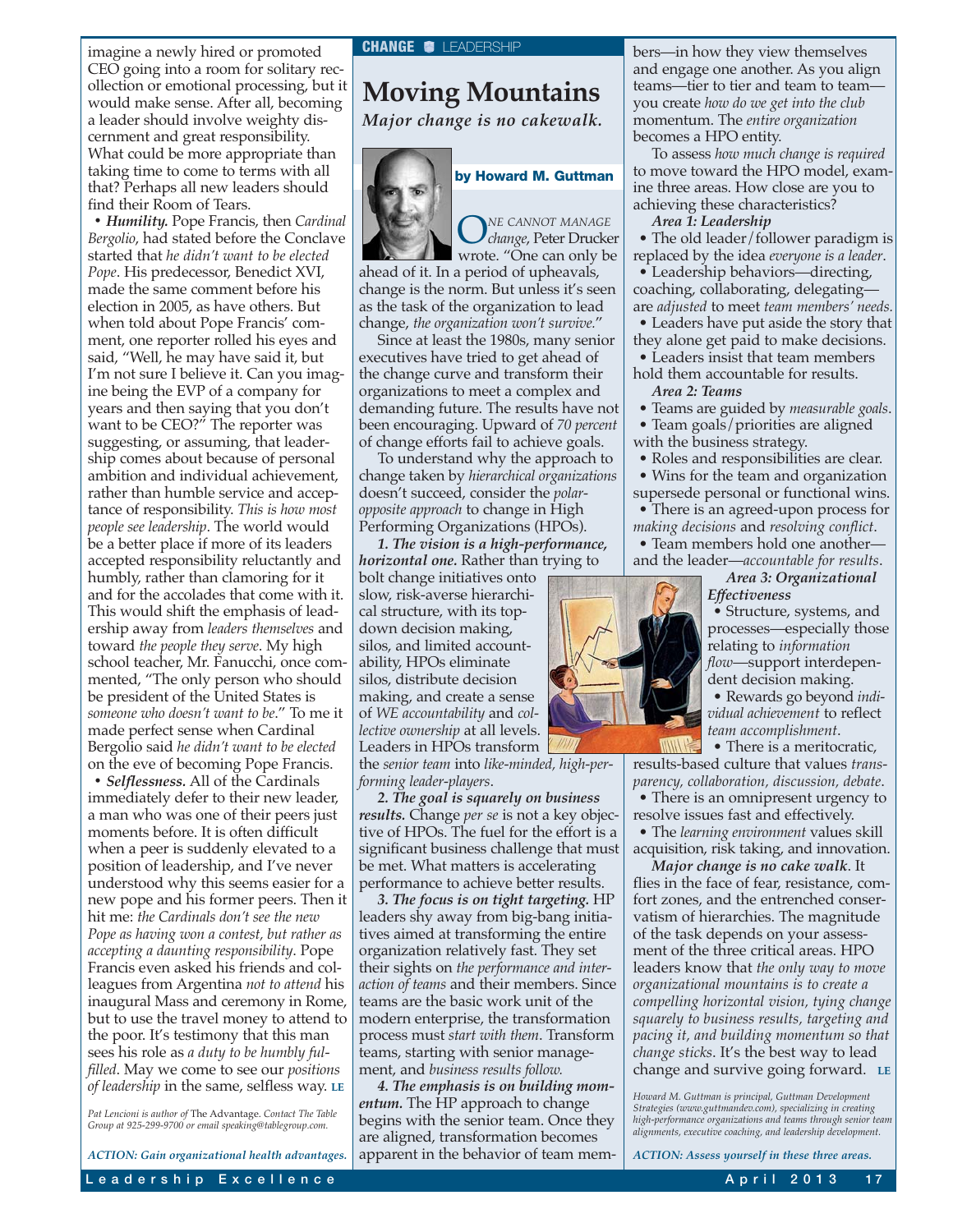# <span id="page-18-0"></span>**Leading Change**

*Tips and traps to avoid.*



## **by Barbara A. Trautlein**

CONSIDER A SCENARIO: Acme Inc. is implementing a *new technology*.

• *Executive* Eric exclaims, "We need this technology to remain competitive! Why aren't we seeing ROI yet?"

*• Project Manager* (PM) Pam complains, "I got an edict to implement this new technology, when we haven't even finished our last major roll-out. It's a buggy new software release, and many key functionalities are inconsistent with our legacy systems. We don't have the resources to do this right." *• Supervisor* Stu says, "Here we go again. Another *program of the year*. My staff rolled their eyes when I announced it, saying, 'We'll out live this change, just like the last one corporate tried to shove down our throats!'"

*Sound familiar?* Change challenges vary by level and role. For *executives*, the challenge is to lead the enterprise, transforming its operating systems and culture to be more competitive for the future. For *PMs*, the challenge is to design and implement a new technology with limited budget, staff, and authority. For *supervisors*, the challenge is to motivate the team to adopt new ways of working, even though you may lack the training or tools to do so.

No matter what position you fill, you can lead change more effectively when you understand how *Change Intelligence* (CQ) works at different levels.

Even if they are *open* and *participative*, most organizations are still structured *hierarchically*. Change leaders can exist at any level, but there are *predictable differences* in how people at the top, middle, and bottom relate to change. *Executives* set the direction of the change, convinced of the need for it, but they tend to be isolated from direct impacts. *Employees*, though removed from the rationale behind the change, are often most directly impacted by it; an alteration in their behavior is usually a big part of the change initiative, and they can thus appear most resistant to it. *Supervisors and managers* find themselves stuck or squeezed in the middle, sandwiched between the edicts of their bosses and pushback from their staff.

PMs have their own change leader challenges. *Executives* initiate change, and *supervisors* implement it. Like *executives*, *PMs* can influence an initiative's direction, but typically they're not yet strategic leaders. Like *supervisors*, *PMs* are accountable for *executing change*, but they have to operate on a more tactical level as they plan and coordinate the change process. This process typically involves people from many departments, working together on a project team, whose members often report to other managers and who have other, potentially conflicting responsibilities.

## What is Change Intelligence (CQ)?

CQ is *the awareness of your change leadership style and ability to adapt it to be optimally effective in leading change*. Each change agent tends to lead with his or

her *Heart, Head, Hands* (or some combination). Leaders who lead from the *Heart* connect with people emotionally (*I want it!*). Those who lead from the *Head* connect with people cognitively (*I get it!)*. And those who lead from the *Hands* connect with people behaviorally (*I can do it!*). The *combination* of all three is what CQ is all about.

Research using the CQ Assessment indicates that executives tend to lead with the *Head*, PMs with the *Hands*, and supervisors with the *Heart*. About 48 percent of executives lead change by focusing on vision, mission, strategy (*Head* strengths). Almost 40 percent of PMs emphasize planning, tactics, and execution (*Hands* strengths). And 55 percent of supervisors place a premium on connecting, communicating, and collaborating (*Heart* strengths). Executives tend to attune to *purpose* to spearhead organizations toward brighter futures; PMs tend to *process* since they're accountable for adhering to schedule, scope, and budget; and supervisors tend to *people* as front-line leaders must engage in *coaching* and *motivating* their teams.

## Use CQ to Lead Change

Effective change leaders flex their style when managing *sustainable change*.

*Executives* engage the Brain to scout out new opportunities, discover trends, and steer toward new horizons. However, at times they may neglect the map and the needs of the people whose help they need to realize their vision.

To avoid *Head*-oriented traps, *executive change leaders* should ask themselves: • While you imagine new possibilities, are you keeping your feet firmly planted in the *here and now*? How can you translate your lofty vision to specific plans and tactical steps so others can confidently champion them?

• What's the potential impact of your vision on the culture? What do you need to do differently to ensure a committed and engaged workforce?

*PMs* help the *Hands* get things done, and their execution is usually backed up by step-by-step plans. While focusing on the details, such change leaders may neglect the big picture, and overlook the need for positive team dynamics. To avoid common Hands-oriented traps, PMs should ask themselves:

• Are you balancing execution with communicating the *why* of the change and *where* it's taking you? Do people focus on more than today's to-do list? • Do you set structured time to meet



with key stakeholders to ensure that they're on board with the direction of your project? Yur plan may be sound, but if you don't address the concerns of key players, they may not be supportive when the time comes for *implementation.*

*Supervisor change leaders* inspire the *Heart*, engaging

their team members and supporting the people around them as they move through a change process. However, such change leaders may not confront others who are not behaving consistently with the change or give enough emphasis to completing tasks and making progress toward challenging new goals. To avoid common *Heart*oriented traps, supervisor change leaders should ask themselves:

*• Do you shy away from giving constructive criticism because you think it might damage your relationship?* You need to reward positive behaviors and give people constructive feedback when they're not performing to expectations.

*• Do your team members challenge you* because you skirted the rules and didn't adopt new work practices when you were their peer? Show vulnerability and build trust by admitting your mistakes, explaining why you were wrong, and committing to model *change-friendly behaviors* in the future.

CQ leaders demonstrate the savvy to engage the *Brain*, help the *Hands*, and inspire the *Heart*—so people are *empowered, equipped*, and *engaged* to partner toward *mission-critical transformation.***LE**

*Barbara Trautlein, Ph.D., is a change leadership consultant, speaker and researcher and author of* Change Intelligence: Use the Power of CQ to Lead Change that Sticks. *[www.changecatalysts.com.](http://www.changecatalysts.com)*

*ACTION: Gain and apply change intelligence.*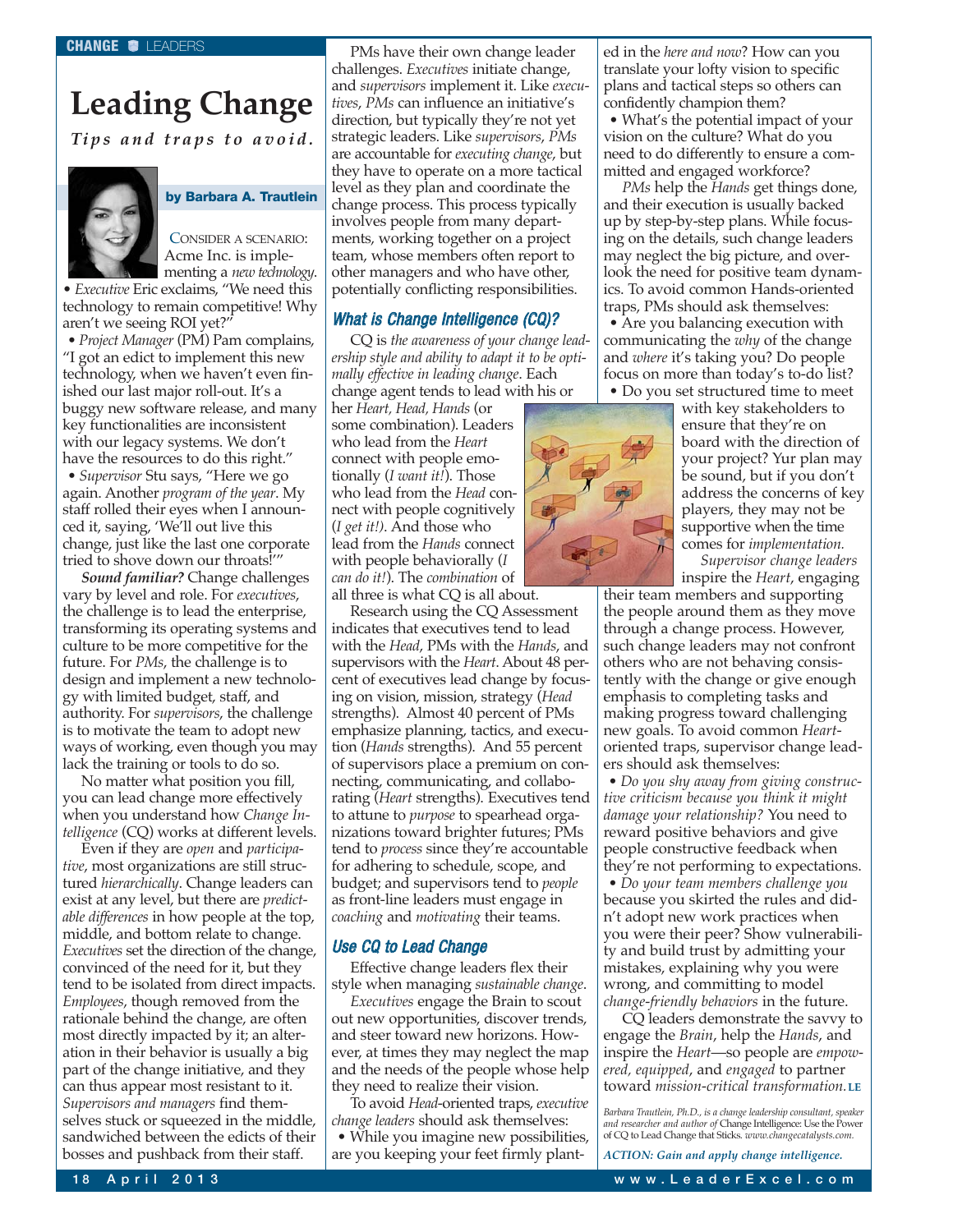## <span id="page-19-0"></span>**Athena Doctrine**

*It represents the best in all of us.*



## **by John Gerzema**

TODAY, DESPITE WOmen's steady advancement, *most*

*leaders are men* due to beliefs about gender, anchored by an expectation that *men are meant to lead us*. And yet the best leaders—those who are thriving are those who hew to *feminine qualities*.

*The essence of the modern leader has shifted to the feminine.* People crave leaders who emulate the qualities most attributed to women: *Openness, sharing, compassion, flexibility* and *empathy*. Yet the amazing leaders we met were both women and men. These innovators are breaking from traditional masculine structures to lead a social, interdepen-

dent and transparent world.

People are frustrated by *entrenched male thinking and behavior—*codes of *control, aggression* and *black-and-white thinking*, which contribute to many problems, from wars and income inequality to reckless risk-taking and scandal. Nearly two-thirds of people we surveyed are

dissatisfied with the conduct of male leaders and feel *the world would be a better place if men thought more like women*.

*What does thinking like a woman mean?* Interestingly, *aggression* and *ego* are poorly correlated to *effective leadership* and seen as decidedly *male*. While other masculine qualities like *decisiveness* and *resilience* are valued, feminine qualities of *flexibility* and *collaboration* are viewed as critical to building consensus and breaking gridlock. Also important is *expressiveness*—we want leaders to be *passionate*, *emotive,* and *relate to people*. And there is a strong desire for *patient, pragmatic long-term thinkers* who can think past expediency to foster *grand bargains* and good works.

Leaders who deploy such thinking create better businesses, organizations, and communities, with strong profit performance and purpose. They treat feminine thinking like *an emerging form of innovation*—and strategic advantage.

*Great leaders see vulnerability as a strength, not a weakness*. Every business story seems to include a *failure as a* *catalyst to success*. However, much of this failure may be unnecessary: *If we were better at admitting what we don't know in the first place, there would be less failure and more progress*. Leaders who demonstrate vulnerability are more likely to align others, while saving time and money, and catalyze a breakthrough idea.

Take, for instance, Dr. Ijad Madish, a Berlin-based scientist whose vulnerability is reshaping his industry. Madish encourages scientists to *share what they don't know.* By disclosing the hurdles they face, scientists will discover *faster, better solutions* to overcome them—benefiting not only their work, but society as a whole. Today, ResearchGate has 2 million members from 200 countries.

*Linked with vulnerability is another tenet of great leadership: Defying hubris*. People in positions of power and influence tend to believe that *stature confers intelligence*. And yet, the leaders we spoke with were keenly aware of their strengths and limitations. They did not posture; they sought counsel from people before making decisions. For example, by conferring with its citizens,

> Iceland's government is reviving the people's faith and restoring its credibility.

*Another powerful and prevailing attribute in great leaders is honesty*. As leaders, we yearn for ways to maximize ROIs—and *investing in honesty* delivers great yield. One example is *peerto-peer lending*—proving that

*by being open and honest, we can all benefit*. When employees and communities open up to each other, regardless of rank or status, problems are addressed more quickly and solved more effectively, to everyone's benefit. *Winning* is a plural endeavor, not a singular one.

*Wise, courageous, humane,* and *cooperative*, Athena represents *the best in all of us*. We observe feminine traits producing broad benefits. *Athena businesses* make profits while creating lasting, mutually beneficial relationships with customers and communities. *Athena governments* serve all constituencies. *Athena nonprofits* find self-sustaining ways to do good. Embracing feminine values can change things for the better. Male or female, *we all possess feminine attributes*—but those of us who harness them will create sustainable solutions and be the leaders of tomorrow. **LE**

*John Gerzema is executive chairman of WPP Group's BAV Consulting, and coauthor with Michael D'Antonio of* The Athena Doctrine: How Women (and the Men Who Think Like Them) Will Rule the Future*. E: jgerzema@bavconsulting.*

*ACTION: Adopt the Athena Doctrine.*

#### **COMPETENCY & POSITIVITY**

## **Positive Leadership**

*Improve effectiveness and happiness.*



**W**OULD YOU LIKE TO<br>Would assed like to be Would you like to be

**by Modesto A. Maidique**

happier? If so, you're in luck. The scientific study of happiness and the systematic study of leadership are converging.

Although leadership and positive psychology are relatively new fields of scientific inquiry, *the study of leadership and happiness is as old as civilization itself.* For thousands, of years, historians have chronicled and analyzed the exploits of leaders such as Alexander the Great and Julius Caesar and philosophers have debated the merits of the Confucian prescription of filial piety and Aristotle's view of the good life.

While scientific inquiry of leadership is an expansive field today, its beginnings date back to 1948 with Ralph Stogdill's work on the *trait theory* of leadership. The same progression is seen in the study of human happiness based on the emerging field of positive psychology, starting with Abraham Maslow (*A Theory of Human Motivation*, 1943) which proposed the hierarchy of needs. In a later book, Maslow coined the term *positive psychology*. In 1998, when Martin Seligman, then President of the American Psychological Assoc., fed up with the pessimism of psychology and its focus on what is *wrong* with people, proposed a new branch of psychology that would focus on *how people can adapt and excel*. Research in *Positive Psychology*, proposes that people can become happier by embracing behavioral changes in how they act and think that will allow them to thrive.

For example, suppose you are in a leadership position but you are not feeling very happy. However, you have the good fortune of knowing Dr. Pangloss, a psychologist who has dedicated her practice to researching and implementing *positive psychology* to help patients. At your appointment you ask, "Dr. Pangloss, tell me just *one thing* I can do to become a happier person!" The advice is simple: "Workout at least three times a week for 30 to 40 minutes; in a few weeks your level of endorphins will rise and you *will* feel happier."

You heard that working out makes for better health, but you are intrigued

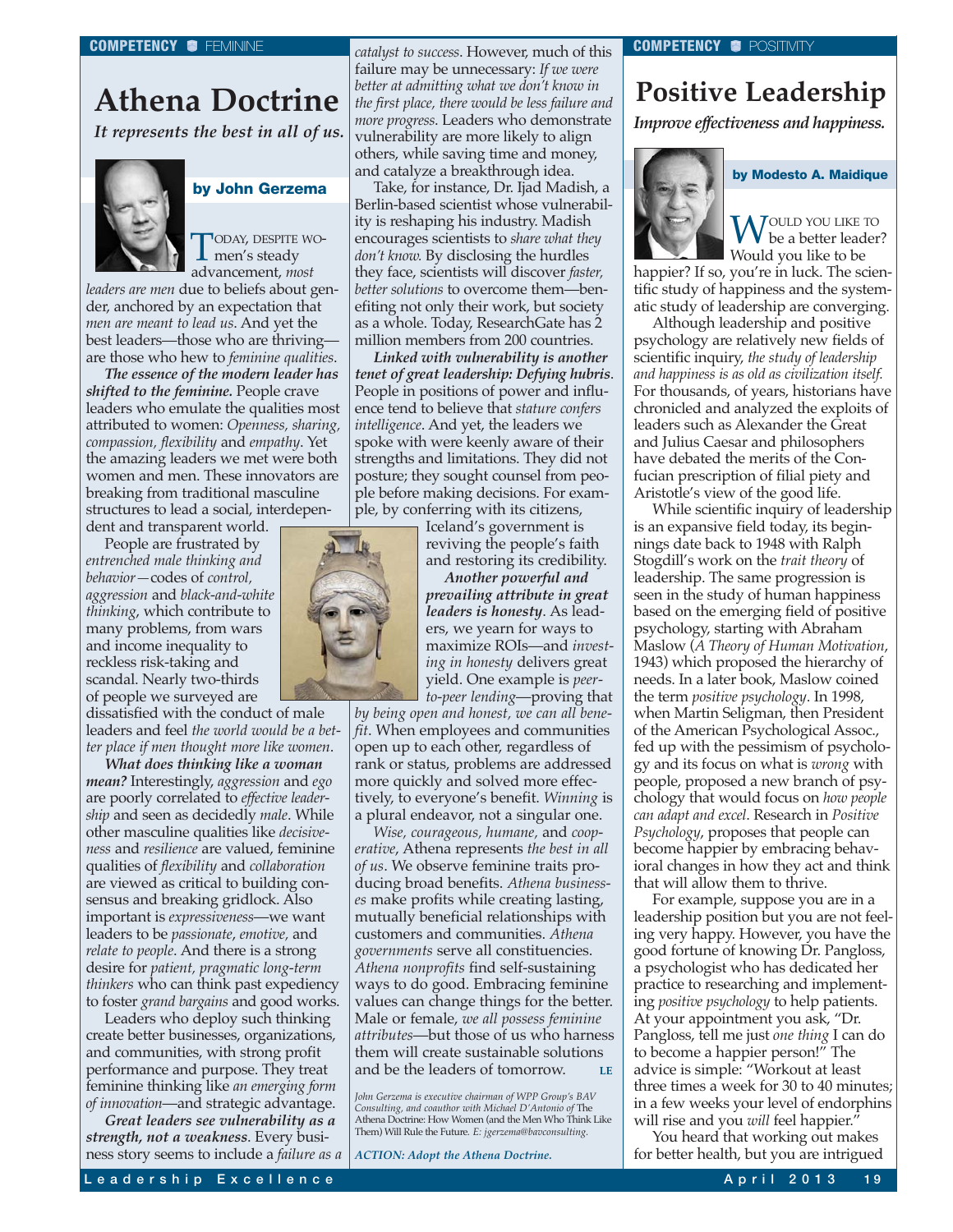<span id="page-20-0"></span>that research also shows that it will contribute to your happiness. The next day, the CEO of your company arranges for you to meet a friend, a highly touted *leadership guru*. After Dr. Faust regales you with his model of leadership and the painstaking research that led to it, you bring him down to earth by asking, "Could you tell me just *one* thing I can do to be a more effective leader." You hear familiar advice: "Workout at least three times a week for 30 to 40 minutes and your energy and resilience will rise and you'll be a more effective leader." At this point, you suspect that there is a conspiracy between Pangloss and Faust. It's true, however, that you have put on some weight and your energy has ebbed, as has your workout regimen. You consider the consequences of energy loss in leadership decisions.

Dr. Pangloss and Dr. Faust concur on other prescriptions to improve *leadership effectiveness* and *personal happiness*:

*• Develop a sense of purpose*. True: "If you don't know where you are going, any road will get you there." Purpose provides anchors for vision and action, tempers the effect of disappointments, and enables you to celebrate success.

*• Keep your life and business strategy simple.* According to Leonardo DaVinci, "Simplicity is the ultimate sophistication." Having fewer but richer and more focused outlets for our energies is an effective business strategy and a boon for your personal pursuits.

*• Express gratitude frequently* to all with whom you come in contact. Make it a habit. The benefits of gratitude (the *G-factor*) lead to improved health, better sleep, and more vibrant relationships and more loyal team members.

*• Build stronger relationships* with your colleagues, friends and family to gain new understanding, capture innovation, and enjoy the journey.

*• Take setbacks in stride.* Don't become too attached to success—or to failure. There is a lesson to be learned at every peak and valley. Finding and realizing that lesson helps build *resiliency* and *tenacity* at *work* or in *relationships.*

*• Live a healthy and active life.* Exercise and healthy eating habits enable you to make more effective decisions.

*Happiness* and *leadership* are intertwined—things that make you *happier* also make you a *better leader*! This congruence between *happiness* and *leadership* could usher in a new era of *happier, more effective leaders.* 

*Modesto A. Maidique is President Emeritus and Executive Director of the Center for Leadership at Florida International University. Visit [http://lead.fiu.edu.](http://lead.fiu.edu)*

*ACTION: Be a more positive, energetic leader.*

## **Power of Pretend**

*Harness it to develop leaders.*



## **by Karen Phelan**

THE NATURE OF HOW<br>work gets done has changed. Gone are the strict hierarchies of workers and managers and the division of decisionmaking and tasks. Many people work in project teams, initiated by project needs and disbanded when the projects are over. Organizations are flatter and more fluid. All employees are expected to lead teams, manage work, and influence others to get results. Leadership skills—like influencing,

communicating, motivating, inspiring, being politically savvy, and strategic in thinking—are needed by everyone, as *responsiveness* and *flexibility* are vital. To keep up with increased work-

loads and the need for greater skills, companies will need to be more creative in developing people.

*A simple, low-cost solution exists—pretending*. It can help you develop new behaviors, practice new skills, and force you out of comfortable but ineffective management habits. *Pretense* is already used in training programs that rely heavily on case study, simulation, and role play because they

provide a better learning experience than listening to lectures. These activities allow students to apply and practice lessons in a safe environment, then to experiment and receive feedback so that they can improve their skills.

I propose taking pretend out of the classroom and into the offices and meeting rooms. *By using some simple games of pretend, employees can learn, practice and assimilate new leadership skills and behaviors.* Using pretend games pushes the game players out of their comfort zone and into unfamiliar behaviors. It allows them to practice in a safe environment and to acquire skills by doing. It also invites the player's colleagues to provide feedback on the behaviors being practiced. These are benefits of *structured classroom training* without the *classroom* or *instructor*.

*One game of pretend is to have the player choose and study a leader whose leadership style is unlike her own.* For

a few days, that person acts out the behaviors of that leader. For instance, people who want to try a *no-nonsense style* may choose Jack Welch, or those with a need to learn a *servant leader attitude* may choose Mahatma Gandhi. In formal games, they're given instructions on the types of behaviors they should learn while pretending to be that person. They practice behaviors they may not normally use and try different styles. Their peers, team members, or direct reports are aware of the game and provide feedback on what worked well (and not) for that person.

*Participants in the pretend game can take on roles to varying degrees.* Those who are uncomfortable with adopting a whole persona can parse out one or two behaviors or attributes to try at a time. Those comfortable with acting may take on mannerisms, speech patterns, and appearance aspects as well to form *new behaviors*. Ultimately, with feedback, each employee decides what works for him to add to his repertoire of behaviors. The advantage of *pretend* is that each person has already practiced and perfected the new behavior with the help of colleague feedback.



*The practice of pretending instills new leadership behaviors in a fun, engaging way.* Games help improve empathy, flexibility, emotional intelligence, and creativity, and foster a *culture of feedback*, making it *acceptable* (*impersonal*) to provide feedback on behavior.

*Using pretend games to provide feedback overcomes*

*the discomfort many people feel when asked to evaluate another person or be evaluated*. In our game, we *depersonalize feedback* by *using personas* to discuss and critique how to improve. *Feedback* assumes that the person giving the evaluation is right, when it could be just a difference in priorities, values, or beliefs. Without identifying these differences, feedback often falls on deaf ears. Pretend games bring *differences* to the surface. Also the games can help to build teams and improve meetings by sparking new behaviors and thinking and facilitating *feedback discussions*.

Adoption of *pretend* can lead to more creative ways of thinking and a more engaging culture. *Games of pretend* don't cost much in money, time or effort—all that's required is a little imagination.**LE**

*Karen Phelan is co-founder of Operating Principals consulting and author of* I'm Sorry I Broke Your Company*. Visit operatingprincipals.com or karengphelan.com.*

*ACTION: Use pretend games to develop leaders.*